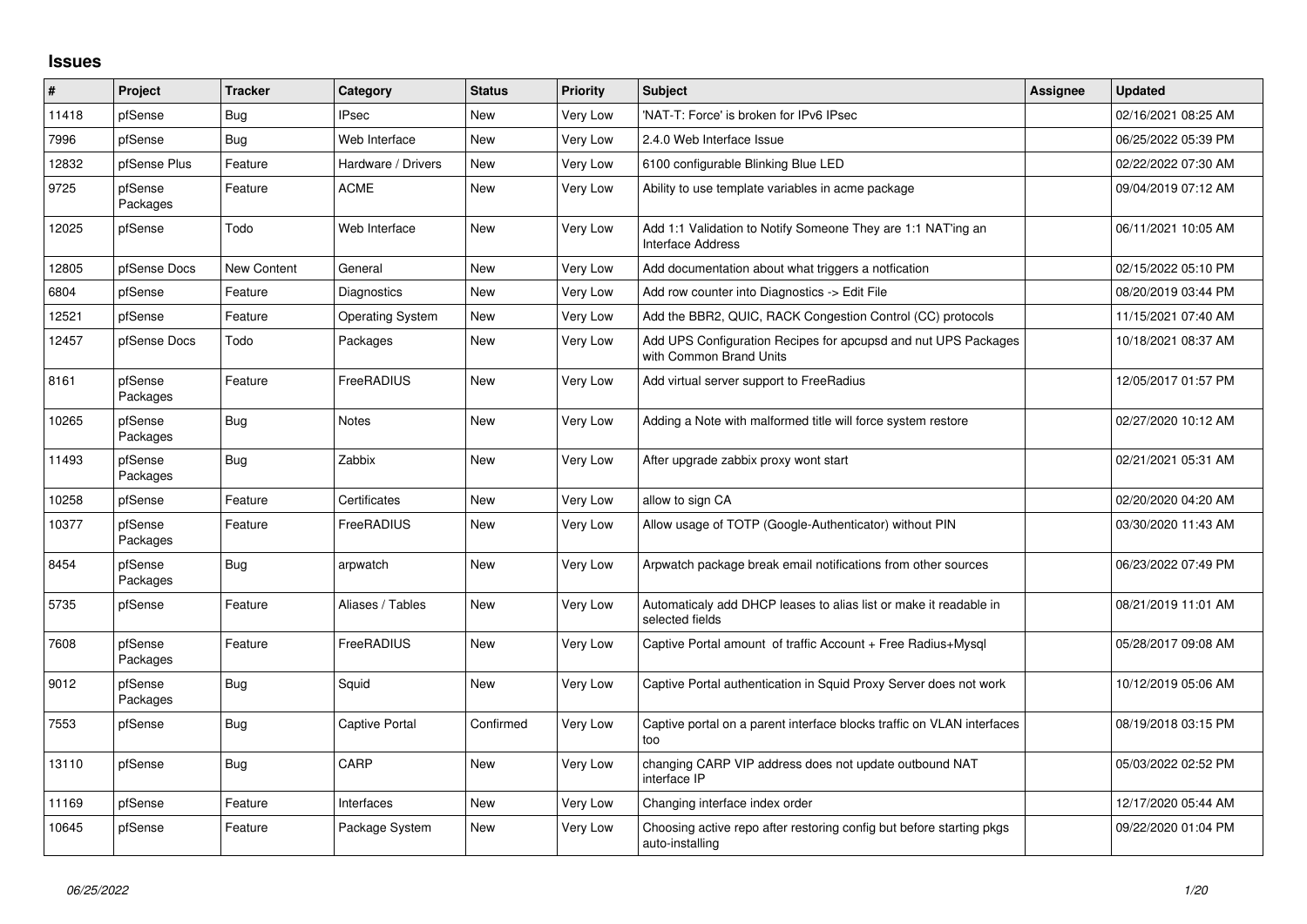| #     | Project             | <b>Tracker</b>     | Category                | <b>Status</b>                 | <b>Priority</b> | Subject                                                                                                                             | Assignee | <b>Updated</b>      |
|-------|---------------------|--------------------|-------------------------|-------------------------------|-----------------|-------------------------------------------------------------------------------------------------------------------------------------|----------|---------------------|
| 12757 | pfSense             | <b>Bug</b>         | Diagnostics             | <b>Pull Request</b><br>Review | Very Low        | Clean up /etc/inc/filter.inc use of pfctl -F                                                                                        |          | 05/17/2022 02:18 PM |
| 8694  | pfSense             | Feature            | Authentication          | New                           | Very Low        | Client CA Auth for PFSense WebGui                                                                                                   |          | 08/21/2019 09:25 AM |
| 12804 | pfSense Docs        | <b>New Content</b> | General                 | <b>New</b>                    | Very Low        | Create Slack documentation                                                                                                          |          | 02/15/2022 04:59 PM |
| 13159 | pfSense             | Todo               | Web Interface           | <b>New</b>                    | Very Low        | Decrease distance between img-buttons in webGUI to eliminate<br>mistake entry                                                       |          | 05/14/2022 06:52 AM |
| 10250 | pfSense             | Feature            | DHCP (IPv4)             | <b>New</b>                    | Very Low        | DHCP lease view by interface                                                                                                        |          | 02/11/2020 07:47 AM |
| 12067 | pfSense             | Bug                | DHCP (IPv4)             | <b>New</b>                    | Very Low        | <b>DHCP Monitoring Statistics Error</b>                                                                                             |          | 06/21/2021 08:39 AM |
| 8879  | pfSense             | Feature            | DHCP (IPv4)             | <b>New</b>                    | Very Low        | DHCP options ADD force options                                                                                                      |          | 09/07/2018 09:14 AM |
| 10467 | pfSense             | Feature            | <b>Notifications</b>    | <b>New</b>                    | Very Low        | Email alert functionality for system health                                                                                         |          | 05/21/2020 06:02 AM |
| 6647  | pfSense             | Todo               | Web Interface           | <b>New</b>                    | Very Low        | <b>Enable Additional Security Headers</b>                                                                                           |          | 05/14/2021 01:09 AM |
| 13219 | pfSense             | Feature            | <b>Captive Portal</b>   | <b>New</b>                    | Very Low        | Enable/Disable single voucher roll                                                                                                  |          | 05/26/2022 08:14 AM |
| 11921 | pfSense             | Feature            | <b>DNS Resolver</b>     | <b>New</b>                    | Very Low        | Feature Request: Compile unbound with EDNS Client Subnet (ECS)<br>module (--enable-subnet)                                          |          | 05/14/2021 07:29 AM |
| 10290 | pfSense             | Feature            | Aliases / Tables        | <b>New</b>                    | Very Low        | Firewall Aliases Add button on top of list                                                                                          |          | 07/10/2021 01:03 PM |
| 10701 | pfSense             | <b>Bug</b>         | Web Interface           | <b>New</b>                    | Very Low        | Firewall Log too wide with Rule Description Column                                                                                  |          | 06/25/2020 07:36 AM |
| 13144 | pfSense             | <b>Bug</b>         | Rules / NAT             | <b>New</b>                    | Very Low        | Firewall rule entries can get out of sync when entries are deleted<br>while other administrators are editing entries simultaneously |          | 05/10/2022 07:26 AM |
| 8270  | pfSense             | Todo               | Web Interface           | <b>New</b>                    | Very Low        | Fix grammatically erroneous repetition                                                                                              |          | 01/11/2018 08:19 AM |
| 13161 | pfSense             | Feature            | Web Interface           | New                           | Very Low        | FLASH PORT'S LED button, to help quickly find port that need to be<br>connected to patch&cable                                      |          | 05/14/2022 06:35 AM |
| 7934  | pfSense             | Feature            | Dashboard               | <b>New</b>                    | Very Low        | format support phone# for international use                                                                                         |          | 10/12/2017 04:38 PM |
| 11650 | pfSense<br>Packages | Bug                | <b>FRR</b>              | <b>New</b>                    | Very Low        | FRR configuration broken on restore of manually edited FRR config<br>sections                                                       |          | 03/10/2021 08:50 AM |
| 11266 | pfSense<br>Packages | Feature            | AutoConfigBackup        | <b>New</b>                    | Very Low        | Give an option to list restore point in "reverse" order/latest at the top.                                                          |          | 01/19/2021 06:58 PM |
| 11000 | pfSense<br>Packages | Bug                | haproxy                 | <b>New</b>                    | Very Low        | haproxy deprecated trick suggested                                                                                                  |          | 12/23/2020 02:55 PM |
| 7718  | pfSense             | Feature            | Dynamic DNS             | <b>New</b>                    | Very Low        | Hostname for Custom DynDNS Updater.                                                                                                 |          | 07/24/2017 10:05 AM |
| 9486  | pfSense<br>Packages | Bug                | softflowd               | <b>New</b>                    | Very Low        | ifindex values used for softflowd are incorrect                                                                                     |          | 08/14/2019 02:30 PM |
| 5835  | pfSense             | Feature            | <b>OpenVPN</b>          | <b>New</b>                    | Very Low        | Improve OpenVPN client gateway detection in edge cases where the<br>remote does not send gateway information                        |          | 03/20/2016 12:29 AM |
| 5091  | pfSense             | Bug                | Rules / NAT             | Confirmed                     | Very Low        | In rule creation destination ports fields (from and to) are too small to<br>read ports aliases names                                |          | 01/07/2020 07:48 AM |
| 12066 | pfSense             | Feature            | <b>Operating System</b> | <b>New</b>                    | Very Low        | Include man and man pages for all core programs and packages                                                                        |          | 06/21/2021 07:44 AM |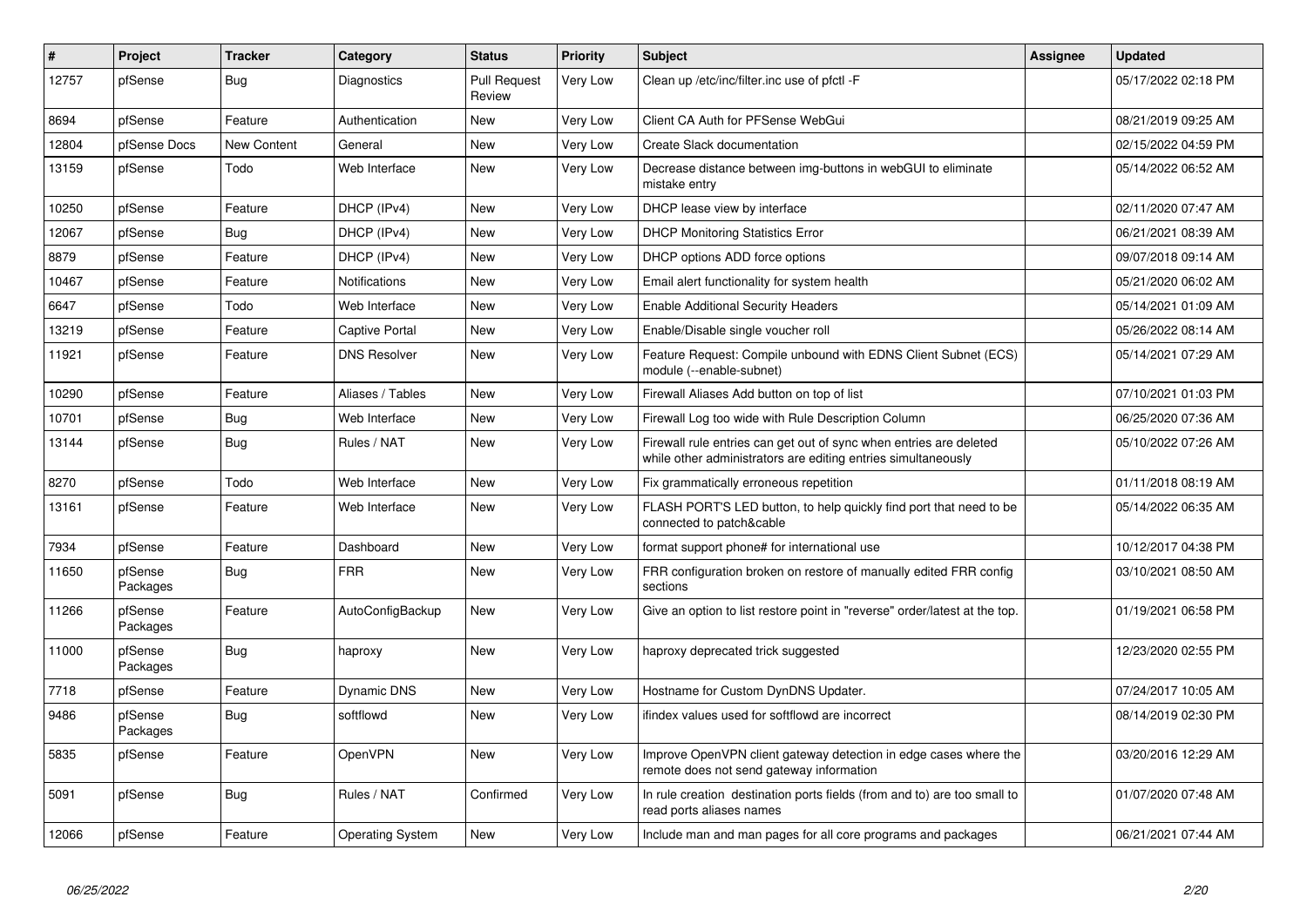| #     | Project             | <b>Tracker</b> | Category                 | <b>Status</b>          | <b>Priority</b> | Subject                                                                                                  | <b>Assignee</b> | <b>Updated</b>      |
|-------|---------------------|----------------|--------------------------|------------------------|-----------------|----------------------------------------------------------------------------------------------------------|-----------------|---------------------|
| 11777 | pfSense<br>Packages | Bug            | Unbound                  | New                    | <b>Very Low</b> | Input validation prevents DNS Resolver from being disabled                                               |                 | 04/05/2021 05:51 PM |
| 10831 | pfSense<br>Packages | Feature        | New Package<br>Request   | New                    | Very Low        | Integration of nntp-proxy into pfsense                                                                   |                 | 08/13/2020 09:09 AM |
| 7857  | pfSense             | Bug            | Dashboard                | New                    | <b>Very Low</b> | Interfaces Widget U/I fails to wrap IPV6 addresses when the string is<br>too wide for the widget         |                 | 08/13/2019 09:15 AM |
| 8599  | pfSense             | Feature        | Rules / NAT              | <b>New</b>             | Very Low        | IPv6 flow labels                                                                                         |                 | 07/16/2018 07:36 AM |
| 9837  | pfSense             | Bug            | Interfaces               | New                    | Very Low        | ipv6 is not completely disabled on the interfaces                                                        |                 | 10/24/2019 01:16 AM |
| 9336  | pfSense             | Feature        | <b>Notifications</b>     | New                    | Very Low        | Make Dynamic DNS update notification e-mail optional                                                     |                 | 02/18/2019 11:49 AM |
| 13072 | pfSense             | Feature        | Traffic Shaper (ALTQ)    | Pull Request<br>Review | Very Low        | Matching background/font colors of queue values with dark theme.                                         |                 | 04/19/2022 07:32 AM |
| 12522 | pfSense             | Feature        | OpenVPN                  | <b>New</b>             | Very Low        | More flexible Client-Specific Override options for controlling options<br>pushed to clients              |                 | 04/11/2022 03:11 PM |
| 9648  | pfSense<br>Packages | Feature        | haproxy                  | <b>New</b>             | Very Low        | Multiple node Sync HAProxy configuration to backup CARP<br>members via XMLRPC.                           |                 | 07/25/2019 10:04 AM |
| 8233  | pfSense             | Bug            | <b>NAT Reflection</b>    | New                    | <b>Very Low</b> | NAT reflection back to originating host broken when using<br>FQDN-based IP aliases                       |                 | 08/21/2019 10:53 AM |
| 7030  | pfSense             | Feature        | Multi-WAN                | <b>New</b>             | Very Low        | New Feature Load Balance Per Amount Of GB                                                                |                 | 08/13/2019 02:56 PM |
| 8148  | pfSense<br>Packages | Feature        | OpenVPN Client<br>Export | <b>New</b>             | <b>Very Low</b> | OpenVPN - Output Windows Client .MSI Installer for GPO<br>deployment                                     |                 | 11/30/2017 01:24 PM |
| 10570 | pfSense<br>Packages | Feature        | OpenVPN Client<br>Export | <b>New</b>             | Very Low        | OpenVPN Export for iOS should use .ovpn12 for certs and private<br>key                                   |                 | 05/19/2020 10:12 AM |
| 11165 | pfSense<br>Packages | Feature        | OpenVPN Client<br>Export | <b>New</b>             | Very Low        | OpenVPN Exporter - Allow for name customization                                                          |                 | 07/10/2021 12:58 PM |
| 9183  | pfSense             | <b>Bug</b>     | LAGG Interfaces          | <b>New</b>             | Very Low        | OpenVPN Lagg Interface not working after restart or new start                                            |                 | 08/21/2019 11:17 AM |
| 12466 | pfSense             | Feature        | <b>OpenVPN</b>           | <b>New</b>             | <b>Very Low</b> | Option to Disable Renegotiation timer in OpenVPN Server                                                  |                 | 06/25/2022 05:03 PM |
| 9755  | pfSense             | Bug            | Package System           | <b>New</b>             | Very Low        | package description wrong link<br>https://www.freshports.org/security/openvpn-client-export              |                 | 09/13/2019 07:22 AM |
| 10238 | pfSense             | Feature        | <b>Operating System</b>  | New                    | Very Low        | Periodic Scrub of ZFS filesystem                                                                         |                 | 12/31/2020 03:02 PM |
| 895   | pfSense             | Feature        | <b>PPP</b> Interfaces    | <b>New</b>             | Very Low        | PPP subsystem MPPE/MPPC support                                                                          |                 | 09/10/2019 04:24 PM |
| 12759 | pfSense Plus        | Bug            | Package System           | New                    | Very Low        | Proprietary packages link to non-existant or non-public github pages                                     |                 | 02/09/2022 10:43 AM |
| 10352 | pfSense             | <b>Bug</b>     | Authentication           | New                    | Very Low        | RADIUS authentication fails with MSCHAPv1 or MSCHAPv2 when<br>passwords contain international characters |                 | 06/20/2022 04:04 PM |
| 1738  | pfSense             | <b>Bug</b>     | Backup / Restore         | New                    | Very Low        | Restore fails when username in backup is not matching                                                    |                 | 12/11/2021 07:51 PM |
| 6544  | pfSense             | Feature        | DHCP (IPv4)              | New                    | Very Low        | RFC 3046 DHCP Option 82 support (and RFC 3315/4649/4580 for<br>IPv6)                                     |                 | 07/13/2020 02:14 AM |
| 9575  | pfSense             | Feature        | DHCP (IPv6)              | New                    | Very Low        | RFC 7078 - Distributing Address Selection Policy Using DHCPv6                                            |                 | 08/14/2019 02:39 PM |
| 10802 | pfSense             | Feature        | DHCP (IPv4)              | New                    | Very Low        | Seperator for DHCP Static Mapped leases                                                                  |                 | 07/31/2020 10:30 AM |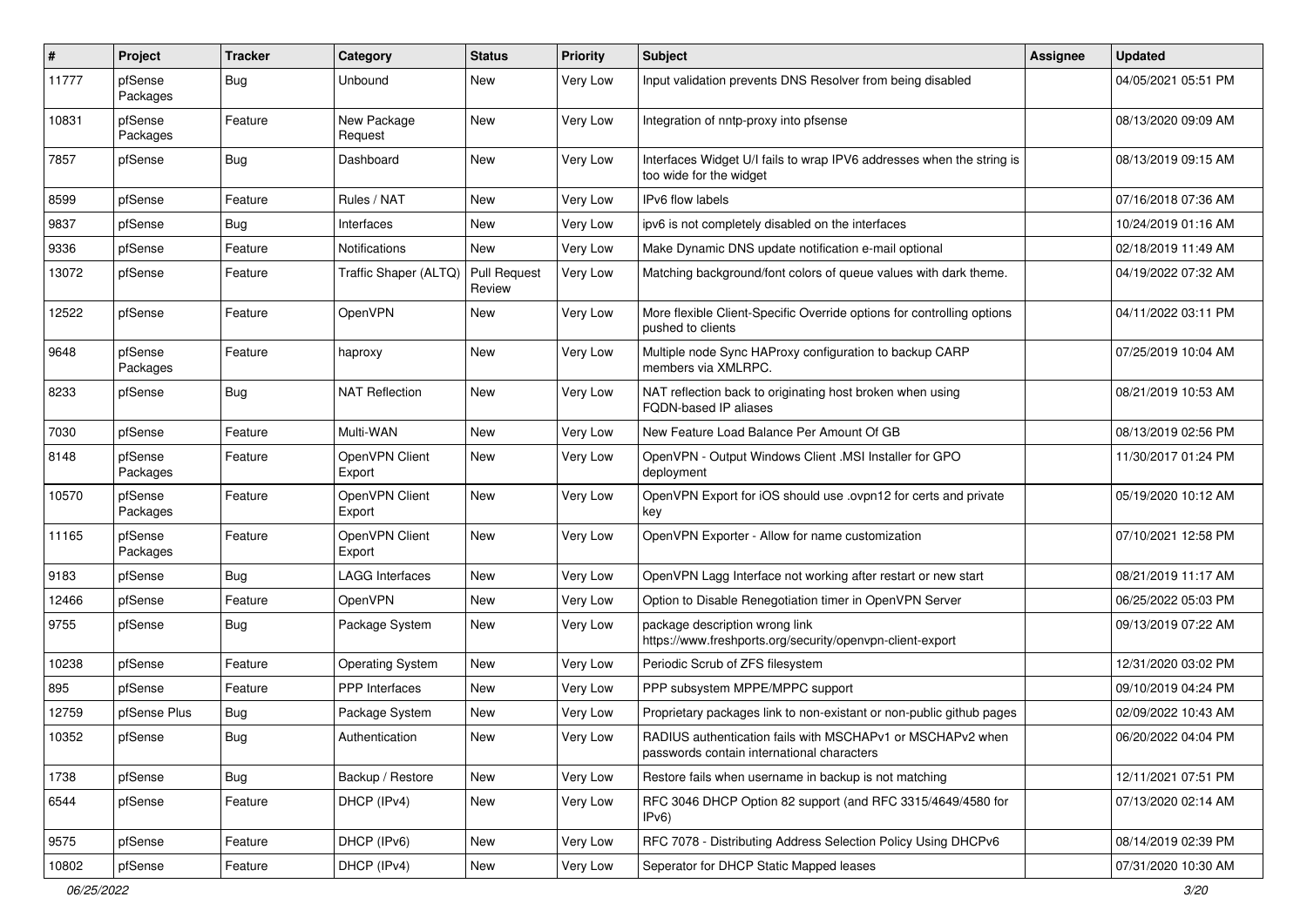| $\sharp$ | Project             | <b>Tracker</b> | Category                 | <b>Status</b> | <b>Priority</b> | <b>Subject</b>                                                                                    | <b>Assignee</b> | <b>Updated</b>      |
|----------|---------------------|----------------|--------------------------|---------------|-----------------|---------------------------------------------------------------------------------------------------|-----------------|---------------------|
| 11490    | pfSense<br>Packages | Bug            | Service Watchdog         | New           | Very Low        | Service Watchdog - Impacts Reboots and Package Updates                                            |                 | 02/22/2021 12:07 PM |
| 12789    | pfSense<br>Packages | Feature        | <b>ACME</b>              | <b>New</b>    | Very Low        | Show expiration date of certificates in the ACME package list                                     |                 | 02/14/2022 09:20 AM |
| 7648     | pfSense             | Bug            | CARP                     | <b>New</b>    | <b>Very Low</b> | SPAN ports on an interface renders CARP HA inoperative                                            |                 | 06/14/2017 09:19 PM |
| 10358    | pfSense<br>Packages | Feature        | <b>FRR</b>               | <b>New</b>    | Very Low        | <b>Stage FRR Configuration Changes</b>                                                            |                 | 03/19/2020 06:48 AM |
| 8157     | pfSense             | Bug            | Dashboard                | <b>New</b>    | Very Low        | Traffic Graph clutter from time to time                                                           |                 | 12/03/2017 06:40 AM |
| 9140     | pfSense             | Bug            | Logging                  | New           | Very Low        | Unexpected rule can be displayed when looking up filter log entry<br>with multiple matching rules |                 | 08/19/2019 02:56 PM |
| 8775     | pfSense             | Feature        | Authentication           | New           | <b>Very Low</b> | Use SRV record for LDAP Authentication                                                            |                 | 05/06/2020 07:49 AM |
| 10446    | pfSense             | Feature        | Rules / NAT              | <b>New</b>    | Very Low        | VIP address is not shown in firewall rules                                                        |                 | 06/09/2022 02:07 PM |
| 13220    | pfSense             | Feature        | Captive Portal           | <b>New</b>    | <b>Very Low</b> | Voucher per-roll bandwidth restrictions and traffic quotas                                        |                 | 05/26/2022 08:16 AM |
| 10732    | pfSense             | Feature        | <b>High Availability</b> | New           | Very Low        | Warning banner for secondary HA node                                                              |                 | 12/23/2021 03:34 AM |
| 8464     | pfSense             | Bug            | Wireless                 | New           | Very Low        | Wireless USB card does not connect to WiFi automatically after<br>reboot/halt                     |                 | 06/19/2020 03:44 AM |
| 10731    | pfSense             | Feature        | <b>XMLRPC</b>            | <b>New</b>    | Very Low        | XML-sync primary/secondary config flag                                                            |                 | 07/06/2020 03:52 PM |
| 7459     | pfSense             | Feature        | <b>Diagnostics</b>       | <b>New</b>    | Low             | "Refresh" button for Diagnostics/Tables display                                                   |                 | 08/21/2019 09:27 AM |
| 8532     | pfSense             | Feature        | OpenVPN                  | New           | Low             | Ability to add metric to pushed routes                                                            |                 | 05/22/2018 07:45 AM |
| 7495     | pfSense             | Feature        | <b>DNS Resolver</b>      | New           | Low             | Ability to set TTL for local for Unbound host overrides and dhcp<br>leases                        |                 | 03/06/2018 09:46 AM |
| 628      | pfSense             | Feature        | Web Interface            | <b>New</b>    | Low             | Ability to specify listen IP address of management services (SSH,<br>web interface)               |                 | 07/09/2021 01:21 PM |
| 12551    | pfSense             | Feature        | <b>DNS Resolver</b>      | <b>New</b>    | Low             | Add ability to set DNS resolver search domain list                                                |                 | 12/01/2021 11:18 AM |
| 10466    | pfSense<br>Packages | Feature        | Suricata                 | New           | Low             | Add checkbox to Suricata blocked host view to resolve all resolvable<br>IP's automatically        |                 | 02/02/2022 06:04 PM |
| 12564    | pfSense             | Feature        | Aliases / Tables         | New           | Low             | add column to show that an Alias is in use by or not                                              |                 | 12/04/2021 07:25 PM |
| 10395    | pfSense             | Feature        | Dashboard                | <b>New</b>    | Low             | Add Dashboard System Information support for more PC Engines<br>APU boards                        |                 | 02/17/2022 01:02 AM |
| 11369    | pfSense             | Feature        | <b>Operating System</b>  | New           | Low             | add Enabling IPv6 Source Address Validation support                                               |                 | 02/04/2021 10:03 AM |
| 12370    | pfSense             | Feature        | Rules / NAT              | New           | Low             | Add limiters to Queue column on firewall rule list                                                |                 | 09/14/2021 07:37 AM |
| 5307     | pfSense             | Feature        | <b>RRD Graphs</b>        | New           | Low             | Add logarithmic scale option to RRD graphs                                                        |                 | 10/14/2015 07:37 AM |
| 290      | pfSense             | Feature        | Multi-WAN                | New           | Low             | Add Multi-WAN awareness to UPnP                                                                   |                 | 01/06/2016 05:24 PM |
| 4374     | pfSense             | Feature        | Notifications            | New           | Low             | Add timestamps to notification e-mails                                                            |                 | 02/05/2015 12:43 AM |
| 7181     | pfSense             | Feature        | Rules / NAT              | New           | Low             | Add Top and Add Bottom on Seperator                                                               |                 | 08/21/2019 08:55 AM |
| 4195     | pfSense             | Feature        | Aliases / Tables         | New           | Low             | Aliases: sections                                                                                 |                 | 08/21/2019 11:01 AM |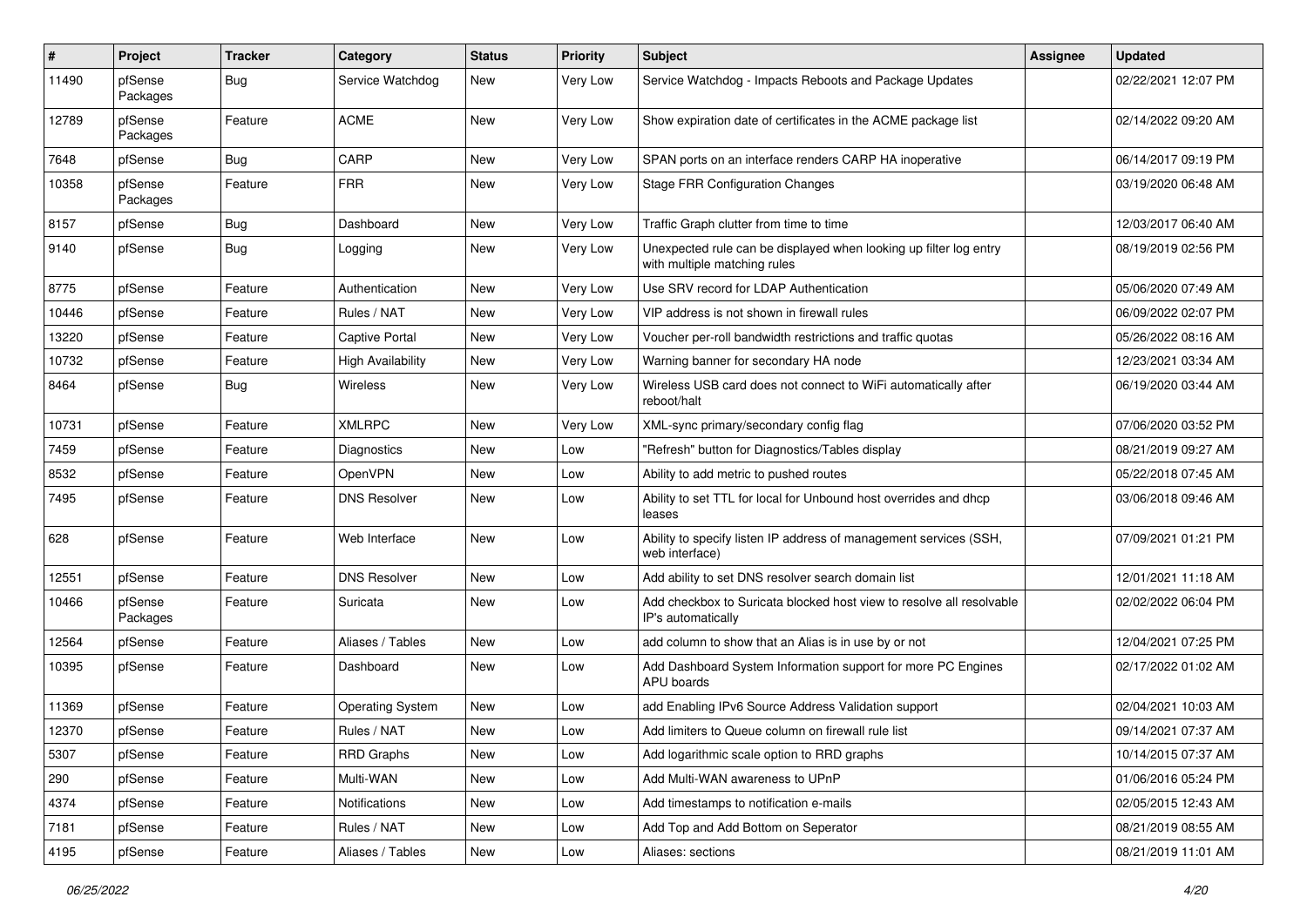| #     | <b>Project</b>      | <b>Tracker</b> | Category                    | <b>Status</b> | <b>Priority</b> | <b>Subject</b>                                                                              | <b>Assignee</b> | <b>Updated</b>      |
|-------|---------------------|----------------|-----------------------------|---------------|-----------------|---------------------------------------------------------------------------------------------|-----------------|---------------------|
| 12736 | pfSense<br>Packages | Feature        | pfBlockerNG                 | New           | Low             | Allow custom cron intervals                                                                 |                 | 01/30/2022 08:55 PM |
| 4165  | pfSense             | Feature        | Rules / NAT                 | New           | Low             | Allow for security zones when defining interfaces and firewall rules.                       |                 | 02/06/2016 04:35 AM |
| 4234  | pfSense             | Feature        | <b>IPsec</b>                | Assigned      | Low             | allow for strict user <> cn validation of mobile ipsec users when<br>using rsa+xauth        |                 | 01/24/2017 06:11 AM |
| 11438 | pfSense             | Feature        | Hardware / Drivers          | <b>New</b>    | Low             | Allow multiple cryptographic accelerator modules to be loaded at the<br>same time           |                 | 02/18/2021 12:40 PM |
| 7078  | pfSense             | Feature        | OpenVPN                     | <b>New</b>    | Low             | Allow reordering of client specific overrides in OpenVPN                                    |                 | 11/21/2019 02:48 PM |
| 8458  | pfSense             | Feature        | Dashboard                   | New           | Low             | Allow reordering of interface widget                                                        |                 | 08/14/2019 10:52 AM |
| 7902  | pfSense<br>Packages | Feature        | OpenVPN Client<br>Export    | New           | Low             | allow vpn client export of other to be a blank field                                        |                 | 08/19/2019 03:33 PM |
| 13289 | pfSense             | <b>Bug</b>     | Backup / Restore            | <b>New</b>    | Low             | Attempting to restore a 0 byte "config.xml" prints an error that the<br>file cannot be read |                 | 06/20/2022 10:46 AM |
| 7688  | pfSense             | Feature        | Backup / Restore            | <b>New</b>    | Low             | AutoConfigBackup - Info Icon - username only                                                |                 | 10/22/2017 10:46 AM |
| 11588 | pfSense             | Feature        | WireGuard                   | New           | Low             | Automatically suggest next IP address in Wireguard interface subnet<br>when creating a peer |                 | 12/22/2021 03:35 AM |
| 6390  | pfSense             | Todo           | Dashboard                   | New           | Low             | Autoscale from Traffic Graph not correct size (big graphs)                                  |                 | 05/23/2016 01:38 PM |
| 6608  | pfSense             | Feature        | Backup / Restore            | New           | Low             | backup and restore dhcp                                                                     |                 | 07/13/2016 04:09 PM |
| 11074 | pfSense<br>Packages | Bug            | <b>BIND</b>                 | New           | Low             | bind Zone Settings Zones, Save button opens "Confirmation<br>required to save changes"      |                 | 11/16/2020 11:08 AM |
| 10472 | pfSense<br>Packages | Feature        | Suricata                    | New           | Low             | Blocked host alert table break out by timestamp and type to allow<br>sorting by date        |                 | 04/17/2020 12:46 PM |
| 4724  | pfSense             | Feature        | <b>Captive Portal</b>       | New           | Low             | Captive Portal Status Add Client Hostname                                                   |                 | 05/22/2015 08:38 AM |
| 2545  | pfSense             | Feature        | <b>Captive Portal</b>       | <b>New</b>    | Low             | CaptivePortal: Custom "Re-authenticate every x minutes"                                     |                 | 07/08/2012 05:21 PM |
| 5567  | pfSense             | Feature        | Dashboard                   | New           | Low             | CARP status widget does not update in real time                                             |                 | 08/20/2019 03:33 PM |
| 13294 | pfSense             | Feature        | Gateways                    | New           | Low             | Change gateway name                                                                         |                 | 06/22/2022 06:07 PM |
| 12183 | pfSense             | Regression     | Interfaces                  | New           | Low             | Changing MAC address for PPP parent interface stopped working                               |                 | 04/20/2022 04:16 PM |
| 12539 | pfSense             | <b>Bug</b>     | Interfaces                  | New           | Low             | Changing VLAN ID for LAN interface in assignments silently fails.                           |                 | 11/23/2021 04:12 AM |
| 12214 | pfSense Docs        | Todo           | General                     | New           | Low             | Connect to WebGui.                                                                          |                 | 08/05/2021 04:39 AM |
| 11270 | pfSense             | Feature        | <b>VPN (Multiple Types)</b> | New           | Low             | Consider integrating Nebula mesh VPN                                                        |                 | 01/20/2021 03:34 PM |
| 12850 | pfSense             | <b>Bug</b>     | Routing                     | New           | Low             | Console error during boot: "route: route has not been found"                                |                 | 02/22/2022 08:27 AM |
| 9149  | pfSense             | Bug            | Package System              | New           | Low             | Continued issues with /tmp and /var in RAM on 2.4                                           |                 | 11/24/2018 11:56 AM |
| 10144 | pfSense             | Feature        | Web Interface               | New           | Low             | Default Sort Order, DHCP Leases                                                             |                 | 12/31/2019 06:47 PM |
| 13263 | pfSense             | <b>Bug</b>     | DHCP (IPv4)                 | New           | Low             | Deleting a static DHCP entry when the related IP is not in the arp<br>table spams the log   |                 | 06/10/2022 11:18 AM |
| 10280 | pfSense             | Feature        | Dashboard                   | New           | Low             | <b>DHCP Leases widget</b>                                                                   |                 | 11/07/2020 09:18 PM |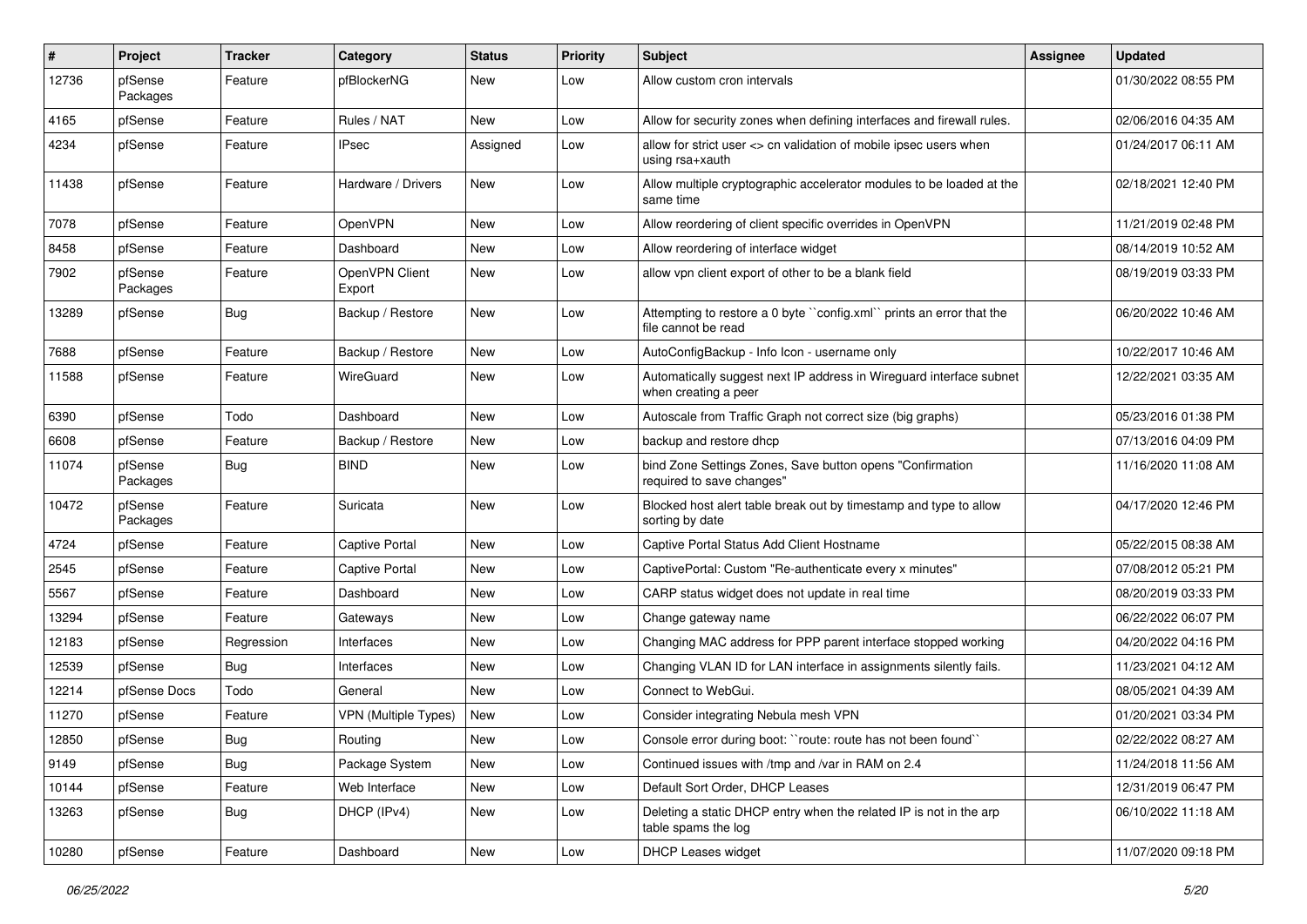| #     | Project             | <b>Tracker</b> | Category                 | <b>Status</b>                 | <b>Priority</b> | Subject                                                                                                                            | <b>Assignee</b> | <b>Updated</b>      |
|-------|---------------------|----------------|--------------------------|-------------------------------|-----------------|------------------------------------------------------------------------------------------------------------------------------------|-----------------|---------------------|
| 7329  | pfSense             | <b>Bug</b>     | <b>DNS Forwarder</b>     | New                           | Low             | DHCP Not Updating DNS                                                                                                              |                 | 01/21/2022 09:16 PM |
| 11004 | pfSense             | Feature        | DHCP (IPv4)              | New                           | Low             | DHCP reservations with no IP address show entries in DHCP leases                                                                   |                 | 10/26/2020 07:22 AM |
| 10464 | pfSense             | Todo           | Upgrade                  | New                           | Low             | Disallow package updates when a system update is available                                                                         |                 | 04/21/2022 12:39 PM |
| 7314  | pfSense             | <b>Bug</b>     | RRD Graphs               | New                           | Low             | Discrepancy in ntp monitoring view                                                                                                 |                 | 02/24/2017 08:37 PM |
| 7441  | pfSense             | Feature        | DHCP (IPv4)              | New                           | Low             | Display start/end times for Static Mapping leases on DHCP<br>Leases/DHCPv6 Leases                                                  |                 | 08/21/2019 10:48 AM |
| 12894 | pfSense Plus        | Bug            | Certificates             | New                           | Low             | duplicating freshly created certificates through refreshing                                                                        |                 | 03/03/2022 02:35 PM |
| 8474  | pfSense             | Feature        | <b>High Availability</b> | <b>New</b>                    | Low             | Easier Conversion to HA Pair from Existing Non-HA Firewall                                                                         |                 | 04/19/2018 11:52 PM |
| 11440 | pfSense             | Feature        | Web Interface            | New                           | Low             | Expand collapsed sections by clicking anywhere on header                                                                           |                 | 10/28/2021 01:35 PM |
| 8316  | pfSense             | Feature        | Rules / NAT              | <b>New</b>                    | Low             | expiration date when creating new rules                                                                                            |                 | 08/21/2019 09:11 AM |
| 11026 | pfSense<br>Packages | Feature        | FreeRADIUS               | New                           | Low             | Feedback on Packages - FreeRADIUS package                                                                                          |                 | 11/02/2020 07:21 AM |
| 5658  | pfSense             | Bug            | Captive Portal           | Confirmed                     | Low             | Files with the same name cannot be uploaded to multiple captive<br>portal zones                                                    |                 | 12/18/2015 07:19 PM |
| 11566 | pfSense             | Bug            | Web Interface            | New                           | Low             | Firewall Maximum Table Entries "default size" is whatever is entered                                                               |                 | 02/27/2021 10:01 AM |
| 11589 | pfSense             | Feature        | <b>Traffic Graphs</b>    | <b>Pull Request</b><br>Review | Low             | Fix iftop experimental traffic fetcher, unify and improve output style                                                             |                 | 03/03/2021 03:30 PM |
| 8743  | pfSense             | Todo           | Gateways                 | <b>New</b>                    | Low             | Gateway Groups page should list gateways in tier order                                                                             |                 | 08/14/2019 12:16 PM |
| 7289  | pfSense             | <b>Bug</b>     | Certificates             | New                           | Low             | Generating 4096bit Certificate                                                                                                     |                 | 08/14/2019 09:56 AM |
| 2323  | pfSense             | Feature        | DHCP (IPv4)              | New                           | Low             | GUI doesn't allow to configure DHCP server to serve IP addresses<br>belonging to subnets wich are not associated with an interface |                 | 08/19/2019 10:27 AM |
| 9247  | pfSense<br>Packages | <b>Bug</b>     | haproxy                  | New                           | Low             | HAProxy multiple server selection on stats pages doesn't work                                                                      |                 | 01/02/2019 04:44 PM |
| 13098 | pfSense<br>Packages | <b>Bug</b>     | haproxy                  | Feedback                      | Low             | HAProxy Virtual IP broken link under Frontend setup                                                                                |                 | 04/27/2022 08:35 AM |
| 10952 | pfSense             | Bug            | Rules / NAT              | New                           | Low             | Inconsistency in Subnet Defaults Between Firewall Rules and<br>Interface Address Assignments                                       |                 | 10/09/2020 12:50 PM |
| 8500  | pfSense             | Bug            | Dynamic DNS              | New                           | Low             | Incorrect categorization of status/info messages from phpDynDNS                                                                    |                 | 08/16/2019 12:50 PM |
| 11837 | pfSense<br>Packages | Feature        | <b>FRR</b>               | New                           | Low             | Increase field length of FRR Networks in Access Lists and Prefix<br>Lists                                                          |                 | 04/22/2021 07:10 AM |
| 3411  | pfSense             | Bug            | Dashboard                | <b>New</b>                    | Low             | Interfaces and statistics dashboard widgets very slow with large<br>numbers of interfaces                                          |                 | 01/24/2014 02:09 AM |
| 10918 | pfSense             | Feature        | Aliases / Tables         | New                           | Low             | IP Aliases de-duplication                                                                                                          |                 | 12/13/2020 11:37 PM |
| 13000 | pfSense             | Bug            | <b>IPsec</b>             | New                           | Low             | IPsec AES-GCM encryption algorithm "Key Length" field should be<br>labeled "ICV Length"                                            |                 | 03/30/2022 07:40 AM |
| 6011  | pfSense             | <b>Bug</b>     | Web Interface            | Confirmed                     | Low             | IPv6 link local fails HTTP REFERER check                                                                                           |                 | 09/04/2016 09:57 AM |
| 7788  | pfSense             | <b>Bug</b>     | Dashboard                | New                           | Low             | Irregular updating of widgets like cpu/uptime on system widget.                                                                    |                 | 08/21/2019 09:03 AM |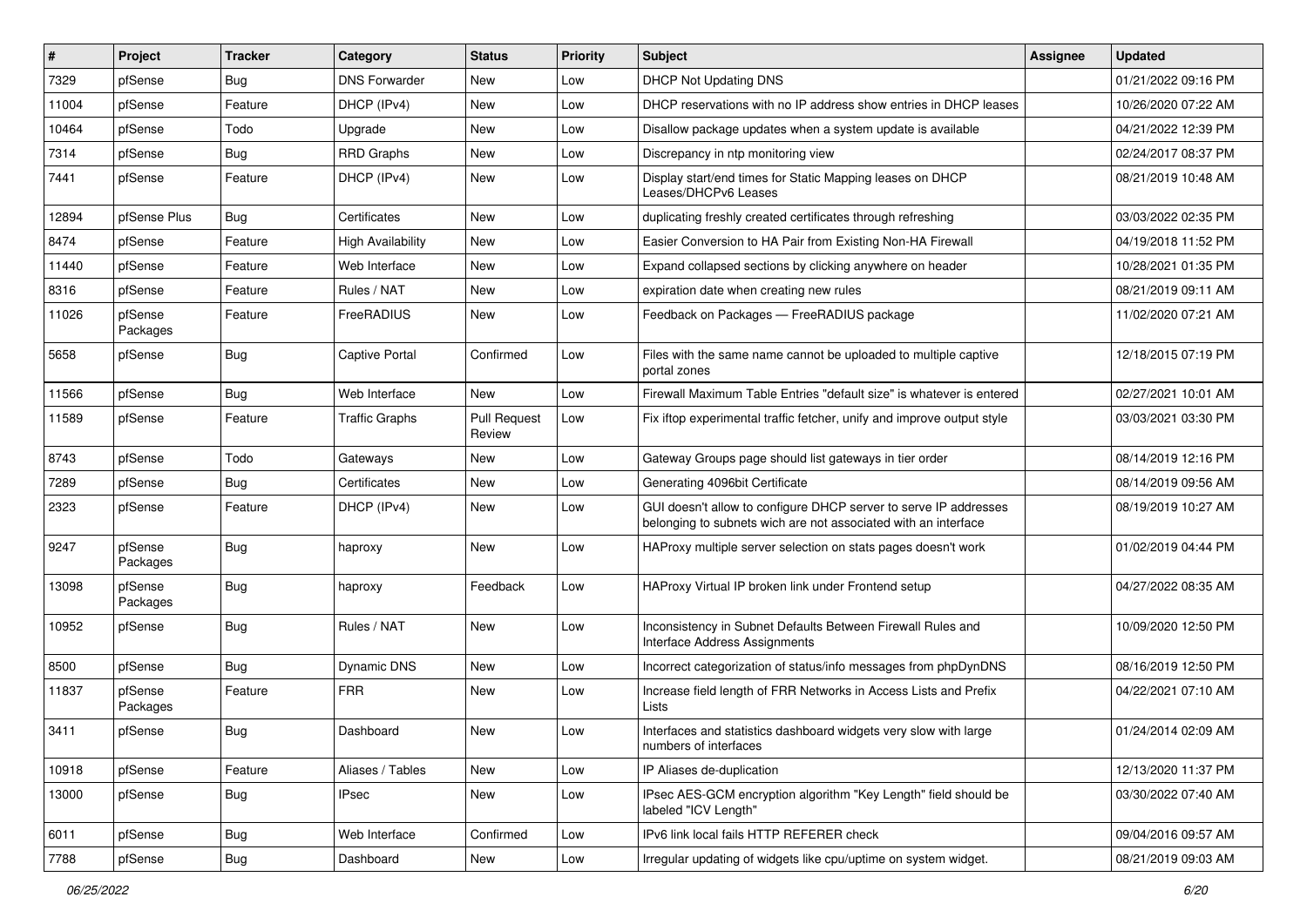| ∦     | Project             | <b>Tracker</b> | Category                 | <b>Status</b> | <b>Priority</b> | <b>Subject</b>                                                                              | <b>Assignee</b> | <b>Updated</b>      |
|-------|---------------------|----------------|--------------------------|---------------|-----------------|---------------------------------------------------------------------------------------------|-----------------|---------------------|
| 7411  | pfSense<br>Packages | Todo           | ladvd                    | New           | Low             | LADVD Devices not wide enough                                                               |                 | 10/22/2017 05:04 AM |
| 11509 | pfSense<br>Packages | <b>Bug</b>     | <b>LCDProc</b>           | <b>New</b>    | Low             | LCD package - not starting at boot - stop and start in Status Window<br>not possible        |                 | 02/23/2021 10:55 AM |
| 12734 | pfSense             | <b>Bug</b>     | Web Interface            | Incomplete    | Low             | Long hostname breaks DHCP leases layout                                                     |                 | 01/31/2022 01:03 PM |
| 8502  | pfSense             | <b>Bug</b>     | Web Interface            | Confirmed     | Low             | main (top) menu items do not drop down in some cases                                        |                 | 07/06/2020 02:39 PM |
| 9718  | pfSense             | Feature        | Diagnostics              | <b>New</b>    | Low             | Make diag states summary table sortable                                                     |                 | 10/06/2020 09:12 AM |
| 3859  | pfSense             | Feature        | Gateway Monitoring       | <b>New</b>    | Low             | Make it possible to set the source IP address for gateway monitoring                        |                 | 11/06/2016 10:12 PM |
| 6055  | pfSense             | Bug            | Package System           | Confirmed     | Low             | Menu items may remain from packages no longer installed                                     |                 | 06/18/2021 08:46 PM |
| 8846  | pfSense             | <b>Bug</b>     | Gateways                 | New           | Low             | Misleading gateway error message adding/editing static routes using<br>a disabled interface |                 | 08/21/2019 11:29 AM |
| 3162  | pfSense             | Feature        | <b>PPP</b> Interfaces    | <b>New</b>    | Low             | <b>MLPPP Status of connections</b>                                                          |                 | 08/20/2019 10:20 AM |
| 13168 | pfSense             | Feature        | Dashboard                | <b>New</b>    | Low             | Multiple Dashboard views for a single user                                                  |                 | 05/16/2022 07:53 AM |
| 2042  | pfSense             | Bug            | <b>NAT Reflection</b>    | Confirmed     | Low             | NAT reflection doesn't apply to self-initiated traffic                                      |                 | 01/21/2021 10:38 PM |
| 7848  | pfSense             | <b>Bug</b>     | Diagnostics              | <b>New</b>    | Low             | NDP Table Sort by Expiration Error                                                          |                 | 08/26/2019 02:56 PM |
| 3889  | pfSense             | <b>Bug</b>     | <b>XML Parser</b>        | Confirmed     | Low             | Non relevant changes in config.xml                                                          |                 | 08/13/2019 12:23 PM |
| 10690 | pfSense             | <b>Bug</b>     | Installer                | <b>New</b>    | Low             | Not possible to make UFS install on ZFS formatted drive                                     |                 | 04/21/2022 12:39 PM |
| 13291 | pfSense Docs        | Todo           | Configuration            | <b>New</b>    | Low             | Notification documentation                                                                  |                 | 06/21/2022 10:22 AM |
| 11530 | pfSense<br>Packages | Bug            | ntop                     | Feedback      | Low             | ntopng 4.2 needs to be updated to 4.3, Bug when accessing a host<br>for details             |                 | 03/05/2022 08:35 PM |
| 13247 | pfSense<br>Packages | Bug            | open-vm-tools            | <b>New</b>    | Low             | Open-VM-Tools service actions do not work                                                   |                 | 06/05/2022 07:09 PM |
| 9085  | pfSense<br>Packages | Feature        | OpenVPN Client<br>Export | <b>New</b>    | Low             | OpenVPN connect/disconnect scripts                                                          |                 | 08/13/2019 09:15 AM |
| 11213 | pfSense             | Feature        | Gateways                 | <b>New</b>    | Low             | Option to mark gateway as down directly from Table                                          |                 | 01/03/2021 07:09 AM |
| 6842  | pfSense             | Feature        | Package System           | <b>New</b>    | Low             | Package Manager progress bar should indicate overall progress                               |                 | 08/21/2019 08:55 AM |
| 12248 | pfSense             | Feature        | Package System           | <b>New</b>    | Low             | Package Update Availability Notification                                                    |                 | 11/28/2021 10:02 AM |
| 5469  | pfSense             | Bug            | Package System           | Confirmed     | Low             | package.dtd XSD schema is a piece of pathetic, useless,<br>unmaintained junk                |                 | 11/22/2015 06:26 AM |
| 4914  | pfSense             | Feature        | Diagnostics              | <b>New</b>    | Low             | <b>Packet Capture Settings</b>                                                              |                 | 08/20/2019 08:51 AM |
| 7365  | pfSense             | Feature        | Logging                  | <b>New</b>    | Low             | Pass firewall/filter rule set through logging for centralized loggers to<br>key on          |                 | 03/07/2017 10:44 AM |
| 3943  | pfSense             | Feature        | Operating System         | <b>New</b>    | Low             | pf - divert-reply not implemented (usefull for haproxy)                                     |                 | 10/16/2014 06:42 PM |
| 6430  | pfSense             | <b>Bug</b>     | <b>DNS Resolver</b>      | Confirmed     | Low             | pfsense should sanity-check hostnames when copying from<br>dhcpd.leases to /etc/hosts       |                 | 08/13/2019 01:23 PM |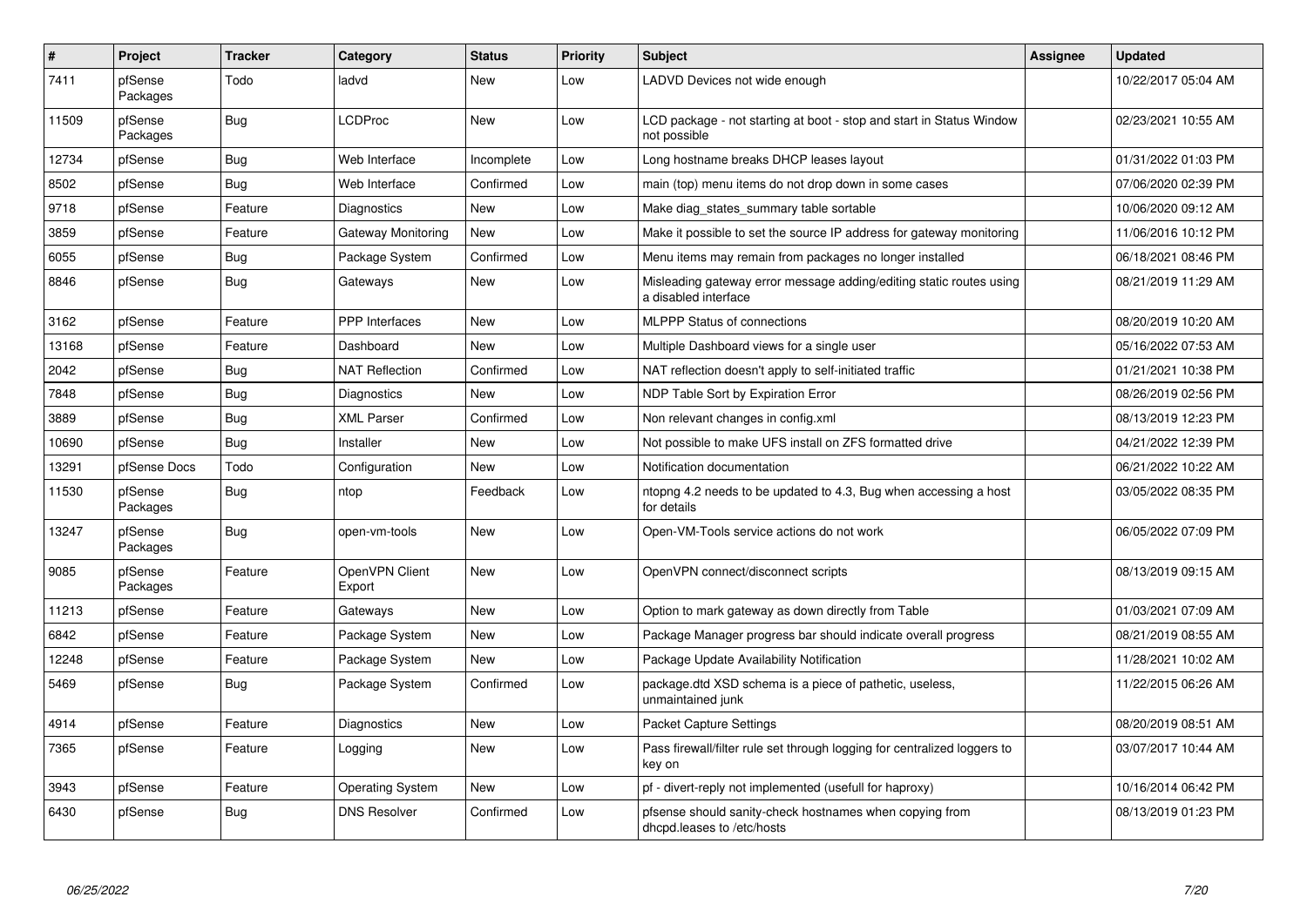| ∦     | Project             | <b>Tracker</b> | Category                                 | <b>Status</b> | <b>Priority</b> | Subject                                                                                                                      | <b>Assignee</b> | <b>Updated</b>      |
|-------|---------------------|----------------|------------------------------------------|---------------|-----------------|------------------------------------------------------------------------------------------------------------------------------|-----------------|---------------------|
| 8576  | pfSense             | Bug            | Rules / NAT                              | Feedback      | Low             | pfSense stops passing traffic after some time when using Outbound<br>NAT pool w/ Sticky Address                              |                 | 10/28/2021 01:47 PM |
| 9353  | pfSense             | <b>Bug</b>     | Dashboard                                | <b>New</b>    | Low             | PHPSession errors from limited access to dashboard and widgets                                                               |                 | 10/06/2020 09:31 AM |
| 7531  | pfSense             | Feature        | Package System                           | New           | Low             | pkg behavior when encountering invalid SSL certificate                                                                       |                 | 05/08/2017 06:57 PM |
| 10204 | pfSense             | Feature        | Interfaces                               | <b>New</b>    | Low             | Possible clarification of Track IPv6 Interface Subnet ID                                                                     |                 | 01/23/2020 01:04 PM |
| 6255  | pfSense             | Bug            | PPP Interfaces                           | Confirmed     | Low             | PPP Country/Provider/Plan configuration not saved                                                                            |                 | 04/25/2016 07:15 PM |
| 12393 | pfSense             | Bug            | Traffic Shaper (ALTQ)   New              |               | Low             | Priority of gOthersLow higher than default queues                                                                            |                 | 09/21/2021 02:48 PM |
| 9293  | pfSense             | Feature        | Web Interface                            | <b>New</b>    | Low             | Provide WebUI message (banner) prior to login                                                                                |                 | 08/14/2019 02:39 PM |
| 11093 | pfSense             | <b>Bug</b>     | Wireless                                 | New           | Low             | ral(4) driver non-functional in arm64                                                                                        |                 | 11/21/2020 10:45 AM |
| 12013 | pfSense             | Bug            | Logging                                  | <b>New</b>    | Low             | Reading log data is inefficient in certain cases                                                                             |                 | 06/08/2021 07:35 AM |
| 12343 | pfSense             | Feature        | Diagnostics                              | New           | Low             | Real time traffic monitoring                                                                                                 |                 | 09/06/2021 01:26 PM |
| 12813 | pfSense             | Feature        | Installer                                | <b>New</b>    | Low             | Recover extra data in the installer                                                                                          |                 | 02/17/2022 07:52 AM |
| 10995 | pfSense             | Feature        | <b>Operating System</b>                  | <b>New</b>    | Low             | Remove VMware MSI-X from the PCI blacklist.                                                                                  |                 | 10/20/2020 11:40 AM |
| 10312 | pfSense             | Feature        | Rules / NAT                              | <b>New</b>    | Low             | Reordering of NAT rules without dragging                                                                                     |                 | 03/03/2020 07:28 AM |
| 6361  | pfSense             | Bug            | Web Interface                            | <b>New</b>    | Low             | Responsive Mobile Menu issue                                                                                                 |                 | 05/16/2016 12:09 PM |
| 9887  | pfSense             | <b>Bug</b>     | Rules / NAT                              | <b>New</b>    | Low             | Rule separator positions change when deleting multiple rules                                                                 |                 | 05/10/2022 03:11 PM |
| 9717  | pfSense             | Feature        | Web Interface                            | <b>New</b>    | Low             | Search box for pfsense?                                                                                                      |                 | 07/05/2020 02:14 PM |
| 1219  | pfSense             | Feature        | Developer Tools                          | <b>New</b>    | Low             | Ship DTRACE enabled kernels in the images                                                                                    |                 | 07/26/2017 03:14 AM |
| 12369 | pfSense<br>Packages | Feature        | Mail report                              | New           | Low             | Skip If No Content issue                                                                                                     |                 | 09/14/2021 06:40 AM |
| 10989 | pfSense<br>Packages | <b>Bug</b>     | Snort                                    | <b>New</b>    | Low             | Snort alert page has hidden characters in IPv6 address                                                                       |                 | 10/17/2020 04:06 PM |
| 7683  | pfSense<br>Packages | Feature        | New Package<br>Request                   | New           | Low             | Splunk Universal Forwarder Package                                                                                           |                 | 08/19/2019 02:54 PM |
| 10994 | pfSense<br>Packages | Bug            | squidguard                               | <b>New</b>    | Low             | SquidGuard Blacklists Restore Default button does not work                                                                   |                 | 10/20/2020 12:26 PM |
| 2234  | pfSense             | <b>Bug</b>     | Web Interface                            | Confirmed     | Low             | Status: Traffic Graph - only shows interface's subnet                                                                        |                 | 01/15/2022 08:33 PM |
| 7442  | pfSense             | Feature        | Diagnostics                              | New           | Low             | Suggestions for Diagnostics / ARP Table and Diagnostics / NDP<br>Table                                                       |                 | 08/21/2019 09:27 AM |
| 2357  | pfSense             | Feature        | Interfaces                               | New           | Low             | Support Dual Stack Lite                                                                                                      |                 | 05/13/2014 09:39 PM |
| 6386  | pfSense             | Bug            | IPv6 Router<br>Advertisements<br>(RADVD) | New           | Low             | Switching Router Advertisements to disabled should broadcast IP<br>Removal messages                                          |                 | 05/22/2016 10:44 PM |
| 8820  | pfSense             | Bug            | Rules / NAT                              | New           | Low             | System/Advanced/Misc - "Do not kill connections when schedule<br>expires" UN-checked still leaves existing connections open. |                 | 07/28/2020 10:59 AM |
| 10959 | pfSense             | <b>Bug</b>     | <b>Traffic Graphs</b>                    | Feedback      | Low             | Traffic graph stopped on interface used via netmap                                                                           |                 | 02/22/2021 02:57 AM |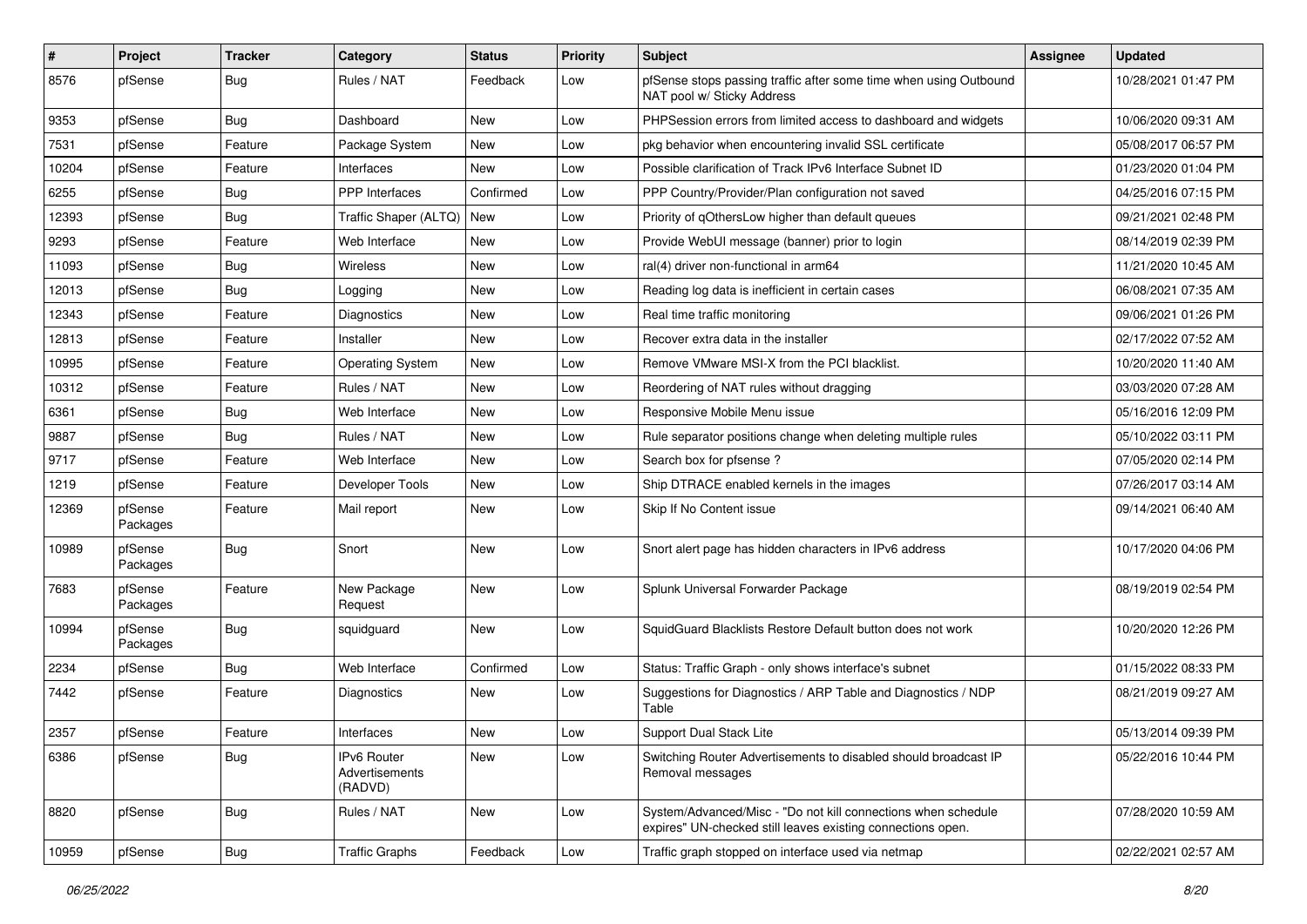| ∦     | Project             | <b>Tracker</b>     | Category                            | <b>Status</b>          | <b>Priority</b> | <b>Subject</b>                                                                                                                      | Assignee | <b>Updated</b>      |
|-------|---------------------|--------------------|-------------------------------------|------------------------|-----------------|-------------------------------------------------------------------------------------------------------------------------------------|----------|---------------------|
| 11508 | pfSense             | Todo               | Web Interface                       | Pull Request<br>Review | Low             | Update SimplePie to to v1.5.6                                                                                                       |          | 02/23/2021 07:23 AM |
| 12070 | pfSense             | <b>Bug</b>         | DHCP (IPv4)                         | New                    | Low             | <b>VLAN0 for WAN DHCP</b>                                                                                                           |          | 12/23/2021 04:31 PM |
| 12178 | pfSense<br>Packages | Bug                | WireGuard                           | New                    | Low             | WireGuard always shows 'Configuring WireGuard tunnelsdone.'<br>message on boot                                                      |          | 07/30/2021 06:58 AM |
| 12612 | pfSense             | Bug                | <b>DNS Resolver</b>                 | <b>New</b>             | Normal          | DNS Resolver is restarted during every "rc.newwanip" event                                                                          |          | 06/03/2022 07:13 AM |
| 13302 | pfSense Docs        | <b>New Content</b> | Virtualization                      | <b>New</b>             | Normal          | Feature - recipe for pfSense with two NICs in Azure                                                                                 |          | 06/25/2022 12:33 PM |
| 5850  | pfSense             | Feature            | User Manager /<br>Privileges        | New                    | Normal          | Limit "WebCfg - System: User Manager page" privilege to<br>non-admins and non-admin groups                                          |          | 02/19/2017 10:04 AM |
| 2358  | pfSense             | Feature            | Rules / NAT                         | <b>New</b>             | Normal          | NAT64 Support                                                                                                                       |          | 04/16/2022 06:52 PM |
| 12215 | pfSense             | Regression         | <b>OpenVPN</b>                      | Feedback               | Normal          | OpenVPN does not resync when running on a gateway group                                                                             |          | 12/22/2021 05:49 AM |
| 8177  | pfSense             | Bug                | Package System                      | New                    | Normal          | '/xsl/package.xsl" is referenced in package XML files but not on the<br>firewall                                                    |          | 08/14/2019 09:56 AM |
| 11956 | pfSense             | Feature            | Web Interface                       | <b>New</b>             | Normal          | 'add" button in the top of pages with many user-added items                                                                         |          | 07/10/2021 01:01 PM |
| 10712 | pfSense             | Bug                | Rules / NAT                         | New                    | Normal          | "default allow LAN IPv6 to any" rule does not work right after boot<br>when using IPv6 PD                                           |          | 06/30/2020 12:17 AM |
| 12552 | pfSense             | Bug                | OpenVPN                             | <b>New</b>             | Normal          | "Pull DNS" option within OpenVPN client does not cause pfSense to<br>use DNS servers assigned by remote OpenVPN server              |          | 12/08/2021 08:45 AM |
| 11548 | pfSense             | Bug                | Rules / NAT                         | New                    | Normal          | "rule expands to no valid combination" error from port forward<br>automatic rule mixing IPv4 and IPv6 elements                      |          | 02/27/2021 03:18 PM |
| 10909 | pfSense<br>Packages | Feature            | PIMD                                | New                    | Normal          | #define MAXVIFS 32 to 64                                                                                                            |          | 04/21/2022 12:39 PM |
| 8176  | pfSense             | Bug                | Package System                      | New                    | Normal          | ./schema/packages.dtd -- referenced in *xml, but missing?                                                                           |          | 12/09/2017 06:52 PM |
| 10900 | pfSense<br>Packages | Bug                | Backup                              | Feedback               | Normal          | /packages/backup/backup.php?a=download&t=backup HTTP 504,<br>or Sends PHP Error Message as ASCII/Text file Named<br>pfsense.bak.tgz |          | 04/05/2022 01:51 AM |
| 8207  | pfSense             | Bug                | Operating System                    | <b>New</b>             | Normal          | 2.4 cannot boot as a Xen VM with more than 7 NICs                                                                                   |          | 06/25/2022 05:42 PM |
| 8963  | pfSense             | Bug                | <b>Traffic Shaper</b><br>(Limiters) | New                    | Normal          | 2.4.4 Limiters don't work after CARP fail-over                                                                                      |          | 12/10/2018 06:40 AM |
| 12796 | pfSense             | <b>Bug</b>         | Upgrade                             | Confirmed              | Normal          | 2.5.2 -> 2.6.0 upgrade segfaults if certain packages are installed.                                                                 |          | 05/24/2022 07:43 AM |
| 1388  | pfSense             | Feature            | Multi-WAN                           | New                    | Normal          | 3G outbound failover connection with auto dial-up and hang-up                                                                       |          | 08/21/2019 11:27 AM |
| 5253  | pfSense             | <b>Bug</b>         | PPP Interfaces                      | New                    | Normal          | 3gstats.php 100% CPU                                                                                                                |          | 01/08/2022 05:02 PM |
| 2117  | pfSense             | Feature            | <b>Operating System</b>             | New                    | Normal          | 6RD support for ISPs like Swisscom                                                                                                  |          | 08/22/2014 10:40 AM |
| 9585  | pfSense             | <b>Bug</b>         | Interfaces                          | New                    | Normal          | 6RD: Unable to reach hosts on within same 6rd-domain                                                                                |          | 08/14/2019 02:39 PM |
| 9749  | pfSense<br>Packages | Feature            | Status_Monitoring                   | New                    | Normal          | 95th percentile missing for quality in monitoring                                                                                   |          | 09/12/2019 10:39 AM |
| 7899  | pfSense             | <b>Bug</b>         | Traffic Shaper (ALTQ) New           |                        | Normal          | a floating 'match' rule on LAN does not put traffic from a broswer on<br>a clientpc into a shaper queue                             |          | 09/28/2017 09:16 AM |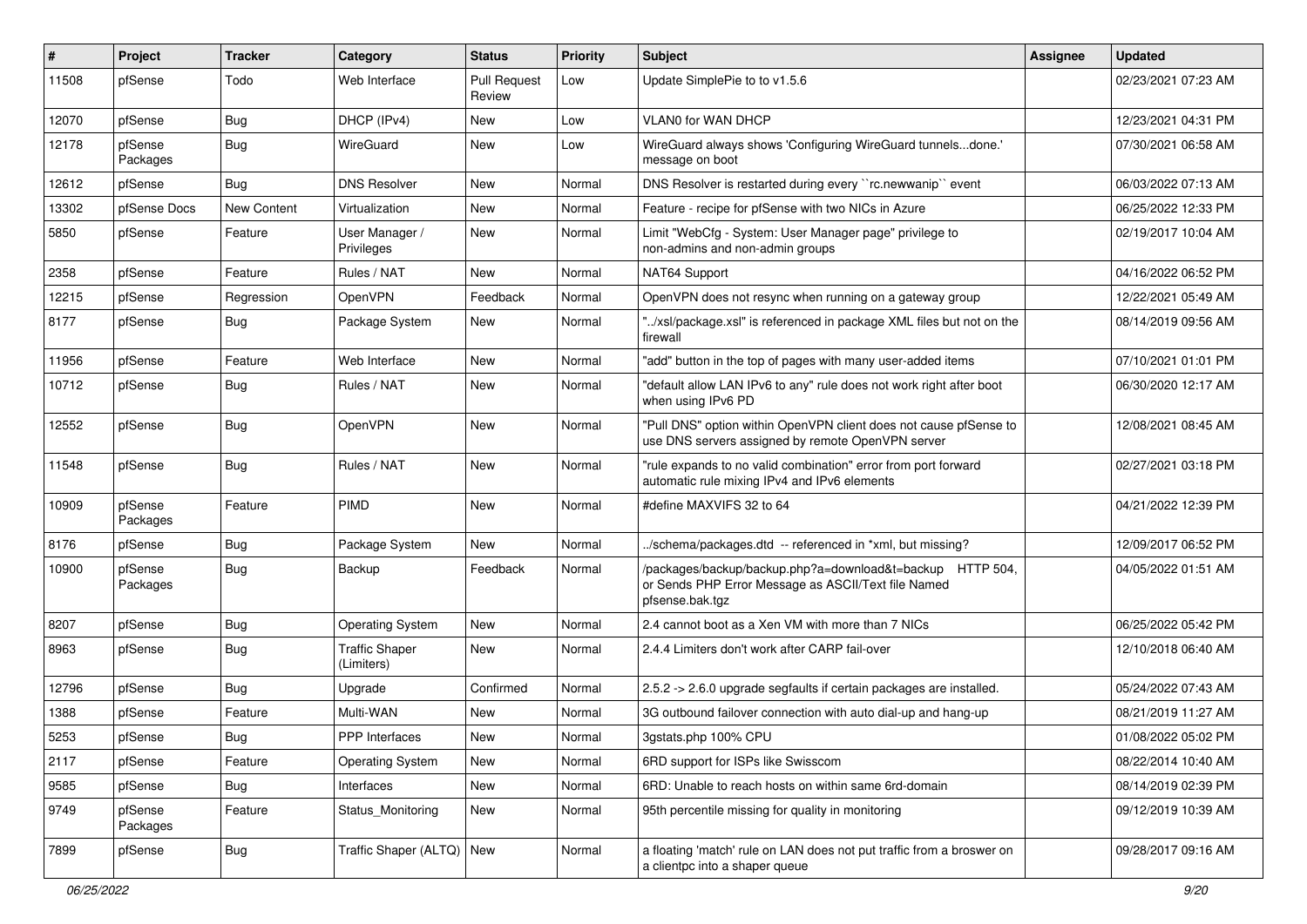| $\vert$ # | Project             | <b>Tracker</b> | Category            | <b>Status</b> | <b>Priority</b> | <b>Subject</b>                                                                                                      | <b>Assignee</b> | <b>Updated</b>      |
|-----------|---------------------|----------------|---------------------|---------------|-----------------|---------------------------------------------------------------------------------------------------------------------|-----------------|---------------------|
| 1924      | pfSense             | Feature        | Captive Portal      | <b>New</b>    | Normal          | Ability of CP's allowed IP addresses to use aliases                                                                 |                 | 07/26/2018 04:28 AM |
| 12665     | pfSense             | Feature        | Rules / NAT         | New           | Normal          | Ability to add custom pf rules from the GUI                                                                         |                 | 01/07/2022 09:30 AM |
| 7405      | pfSense             | Feature        | DHCP (IPv4)         | New           | Normal          | Ability to add dhcp host reservations from "Diagnostics -> ARP table"                                               |                 | 10/12/2020 08:22 AM |
| 8236      | pfSense             | Feature        | <b>DNS Resolver</b> | New           | Normal          | Ability to configure "forward-first" and "forward-host" options for more<br>robust domain overrides in DNS Resolver |                 | 12/26/2017 01:26 AM |
| 2218      | pfSense             | Feature        | CARP                | New           | Normal          | Ability to delay CARP master status at boot time                                                                    |                 | 03/03/2021 11:57 AM |
| 855       | pfSense             | Feature        | Multi-WAN           | New           | Normal          | Ability to selectively kill states on gateways recovery                                                             |                 | 03/11/2022 08:30 AM |
| 3185      | pfSense             | Feature        | DHCP (IPv6)         | New           | Normal          | Accommodate a DHCPv6 failover-like mechanism                                                                        |                 | 11/24/2017 10:44 AM |
| 8213      | pfSense<br>Packages | <b>Bug</b>     | haproxy             | New           | Normal          | acl src file not populated from alias                                                                               |                 | 12/21/2017 02:02 PM |
| 9299      | pfSense<br>Packages | Feature        | <b>ACME</b>         | <b>New</b>    | Normal          | ACME package : Automate add/remove firewall rule for port<br>forwarding                                             |                 | 01/30/2019 10:09 PM |
| 9833      | pfSense<br>Packages | Feature        | <b>ACME</b>         | <b>New</b>    | Normal          | ACME: add ability to use custom ACME server                                                                         |                 | 04/07/2022 11:31 AM |
| 8560      | pfSense<br>Packages | Bug            | <b>ACME</b>         | <b>New</b>    | Normal          | ACME: can't update DNS records in DNSMadeEasy registar for<br>several domains with different API keys/ids           |                 | 06/08/2018 01:28 PM |
| 8285      | pfSense             | Bug            | Web Interface       | New           | Normal          | Actions on stale data may result in catastrophic results                                                            |                 | 01/16/2018 08:08 PM |
| 12570     | pfSense Docs        | Correction     | General             | New           | Normal          | Active appliance list missing 6100                                                                                  |                 | 12/06/2021 11:41 AM |
| 13136     | pfSense<br>Packages | Feature        | pfBlockerNG         | <b>New</b>    | Normal          | Add crypt0rr DNS-over-HTTPS (DOH) provider list feeds                                                               |                 | 05/07/2022 02:27 AM |
| 96        | pfSense             | Feature        | Rules / NAT         | New           | Normal          | Add "All local networks" to source and destination drop down boxen<br>in firewall rules                             |                 | 02/06/2016 04:53 AM |
| 8224      | pfSense<br>Packages | Feature        | FreeRADIUS          | <b>New</b>    | Normal          | Add "OU" field to FreeRADIUS page                                                                                   |                 | 02/21/2018 12:53 AM |
| 12162     | pfSense Docs        | Todo           | Products            | New           | Normal          | Add "usb reset" as possible solution for non-booting flash drives on<br>the SG-1100                                 |                 | 10/07/2021 02:19 PM |
| 12546     | pfSense Plus        | Feature        | Authentication      | New           | Normal          | Add 2FA Support to pfSense Plus Local Database Authentication                                                       |                 | 06/25/2022 05:30 PM |
| 5474      | pfSense             | Feature        | Interfaces          | New           | Normal          | Add 802.1x configuration to wired interfaces.                                                                       |                 | 03/16/2016 04:32 PM |
| 4776      | pfSense             | Feature        | <b>Wireless</b>     | New           | Normal          | Add 802.1x dynamic vlan support                                                                                     |                 | 10/02/2020 07:42 AM |
| 7888      | pfSense             | Feature        | Package System      | New           | Normal          | Add a button in package manager GUI to upgrade all packages                                                         |                 | 09/28/2017 05:50 AM |
| 7761      | pfSense             | Feature        | Rules / NAT         | New           | Normal          | Add a way to match on IPv6 proto=0 (hop-by-hop header extension)                                                    |                 | 08/13/2019 03:49 PM |
| 6917      | pfSense             | Feature        | Upgrade             | New           | Normal          | Add ability to choose from what IP/IFACE you search for updates                                                     |                 | 11/11/2016 09:51 AM |
| 6038      | pfSense             | Feature        | Interfaces          | New           | Normal          | Add ability to configure which interface is chosen for defining<br>hostname IP in /etc/hosts                        |                 | 07/07/2017 09:56 AM |
| 12190     | pfSense             | Feature        | Rules / NAT         | New           | Normal          | Add ability to reference ipv6 prefix in firewall rules and aliases                                                  |                 | 08/05/2021 01:47 PM |
| 11156     | pfSense<br>Packages | Feature        | pfBlockerNG         | New           | Normal          | Add an option include subdomains for the noAAAA feature                                                             |                 | 12/11/2020 10:19 AM |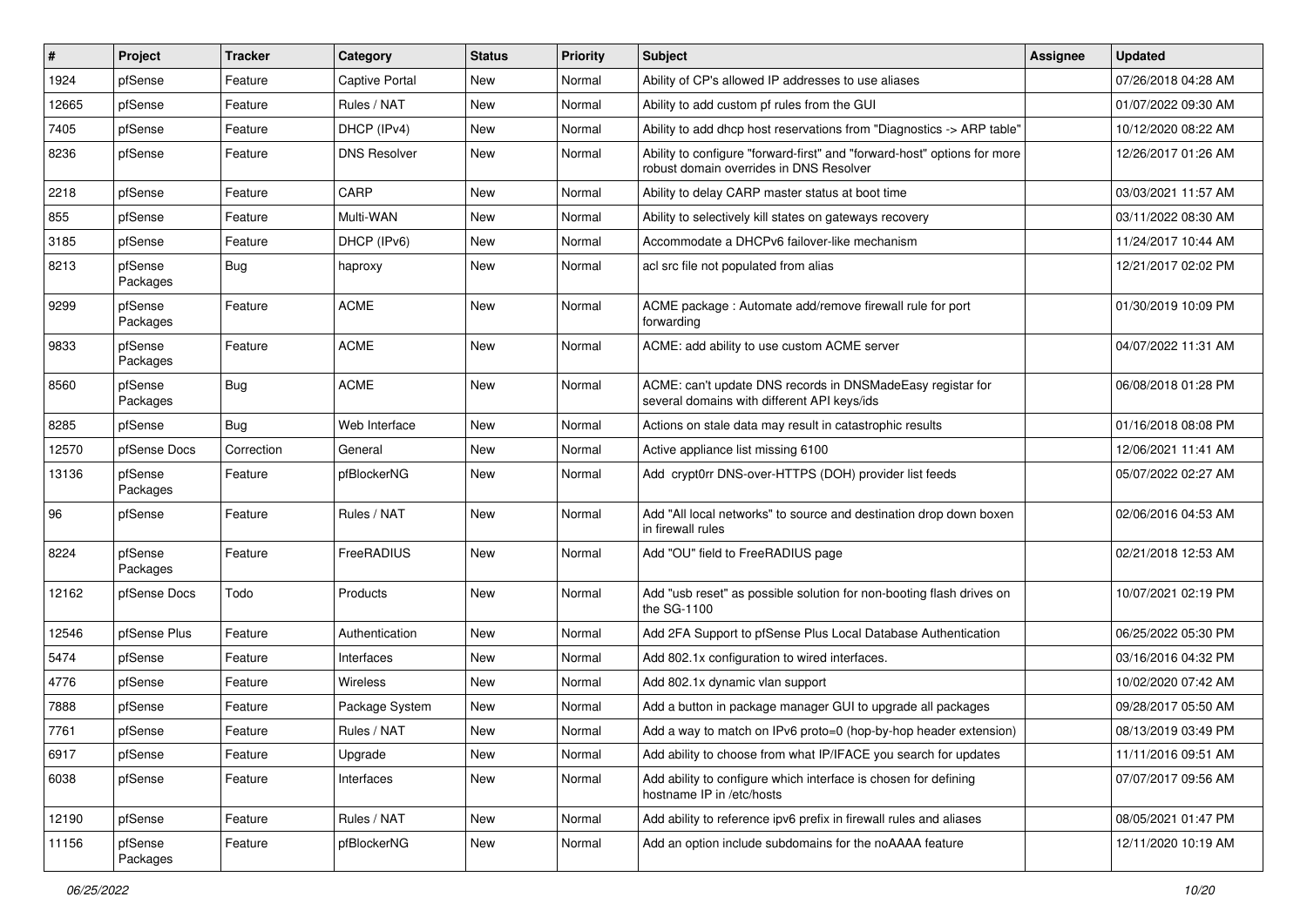| #     | Project             | <b>Tracker</b> | Category                | <b>Status</b> | <b>Priority</b> | <b>Subject</b>                                                                                      | <b>Assignee</b> | <b>Updated</b>      |
|-------|---------------------|----------------|-------------------------|---------------|-----------------|-----------------------------------------------------------------------------------------------------|-----------------|---------------------|
| 12300 | pfSense             | Feature        | Hardware / Drivers      | New           | Normal          | Add Aquantia Atlantic driver to pfsense                                                             |                 | 09/14/2021 06:49 AM |
| 10962 | pfSense             | Feature        | <b>Dynamic DNS</b>      | <b>New</b>    | Normal          | Add Cpanel support for Dynamic DNS Clients                                                          |                 | 12/28/2020 01:56 PM |
| 9912  | pfSense<br>Packages | Feature        | ntop                    | New           | Normal          | add custom DPI to ntopng                                                                            |                 | 11/18/2019 10:57 AM |
| 12097 | pfSense<br>Packages | Feature        | pfBlockerNG             | <b>New</b>    | Normal          | Add dnsbl and geoip logs to system log                                                              |                 | 07/06/2021 01:25 PM |
| 3899  | pfSense             | Feature        | Web Interface           | New           | Normal          | Add feature to allow reordering of <package> items in config.xml</package>                          |                 | 09/27/2014 04:40 PM |
| 13201 | pfSense<br>Packages | Feature        | pfBlockerNG             | <b>New</b>    | Normal          | Add FireHol Security IP Feeds                                                                       |                 | 05/23/2022 06:34 AM |
| 12465 | pfSense<br>Packages | Feature        | haproxy                 | <b>New</b>    | Normal          | Add forwardfor advanced usecases                                                                    |                 | 10/16/2021 07:35 PM |
| 7720  | pfSense             | Feature        | Hardware / Drivers      | <b>New</b>    | Normal          | Add general watchdog kernel modules (like ichwd) and watchdogd<br>support in the GUI.               |                 | 08/19/2019 01:20 PM |
| 8372  | pfSense             | Feature        | Logging                 | <b>New</b>    | Normal          | add gui setting to adjust refresh rate for dynamic firewall logs                                    |                 | 08/14/2019 10:31 AM |
| 4628  | pfSense             | Feature        | Web Interface           | New           | Normal          | Add GUI to manage loader tunables (e.g. loader.conf.local)                                          |                 | 09/16/2015 04:28 PM |
| 13244 | pfSense             | Feature        | Web Interface           | <b>New</b>    | Normal          | Add help text under Timezone settings in the GUI                                                    |                 | 06/03/2022 01:00 PM |
| 6412  | pfSense             | Feature        | <b>Operating System</b> | New           | Normal          | Add includedir directive for /var/etc/xinet.d to xinetd configuration                               |                 | 08/13/2019 01:23 PM |
| 12711 | pfSense<br>Packages | Feature        | Telegraf                | New           | Normal          | Add InfluxDB V2 support                                                                             |                 | 01/21/2022 02:54 AM |
| 746   | pfSense             | Feature        | Rules / NAT             | <b>New</b>    | Normal          | Add interface group to source/dest drop downs                                                       |                 | 07/19/2010 05:10 PM |
| 12459 | pfSense             | Todo           | Virtual IP Addresses    | <b>New</b>    | Normal          | Add IP Alias subnet input validation                                                                |                 | 10/15/2021 09:35 AM |
| 7626  | pfSense             | Feature        | Interfaces              | New           | Normal          | Add IPoE support for WAN                                                                            |                 | 01/01/2022 12:31 AM |
| 9798  | pfSense<br>Packages | Feature        | pfBlockerNG             | New           | Normal          | add ipv4 and ipv6 dnscrypt-resolvers feeds                                                          |                 | 10/14/2021 09:48 AM |
| 11703 | pfSense<br>Packages | Feature        | <b>FRR</b>              | New           | Normal          | add Krill and Routinator support BGP RPKI                                                           |                 | 03/18/2021 07:47 PM |
| 1136  | pfSense             | Feature        | Rules / NAT             | <b>New</b>    | Normal          | Add logic to automatically avoid route-to for static route networks                                 |                 | 10/09/2018 05:11 AM |
| 12860 | pfSense<br>Packages | Feature        | New Package<br>Request  | New           | Normal          | add mmc-utils package to all images                                                                 |                 | 02/24/2022 07:18 AM |
| 8099  | pfSense<br>Packages | Feature        | Telegraf                | New           | Normal          | Add more configuration flexibility to Telegraf                                                      |                 | 08/13/2019 09:39 AM |
| 8558  | pfSense             | Feature        | Web Interface           | New           | Normal          | Add more table sorting in various UI pages                                                          |                 | 08/21/2019 09:14 AM |
| 753   | pfSense             | Feature        | OpenVPN                 | New           | Normal          | Add OpenVPN foreign_option support                                                                  |                 | 09/02/2019 10:38 AM |
| 13009 | pfSense             | Feature        | OpenVPN                 | New           | Normal          | Add option for multiple remote addresses to OpenVPN Client                                          |                 | 03/31/2022 12:42 PM |
| 7800  | pfSense             | Feature        | Logging                 | New           | Normal          | Add option for state logging                                                                        |                 | 08/13/2019 03:51 PM |
| 7686  | pfSense<br>Packages | Feature        | haproxy                 | New           | Normal          | Add option in HAProxy to configure SSL defaults based on the<br>Mozilla SSL Configuration Generator |                 | 08/16/2019 01:09 PM |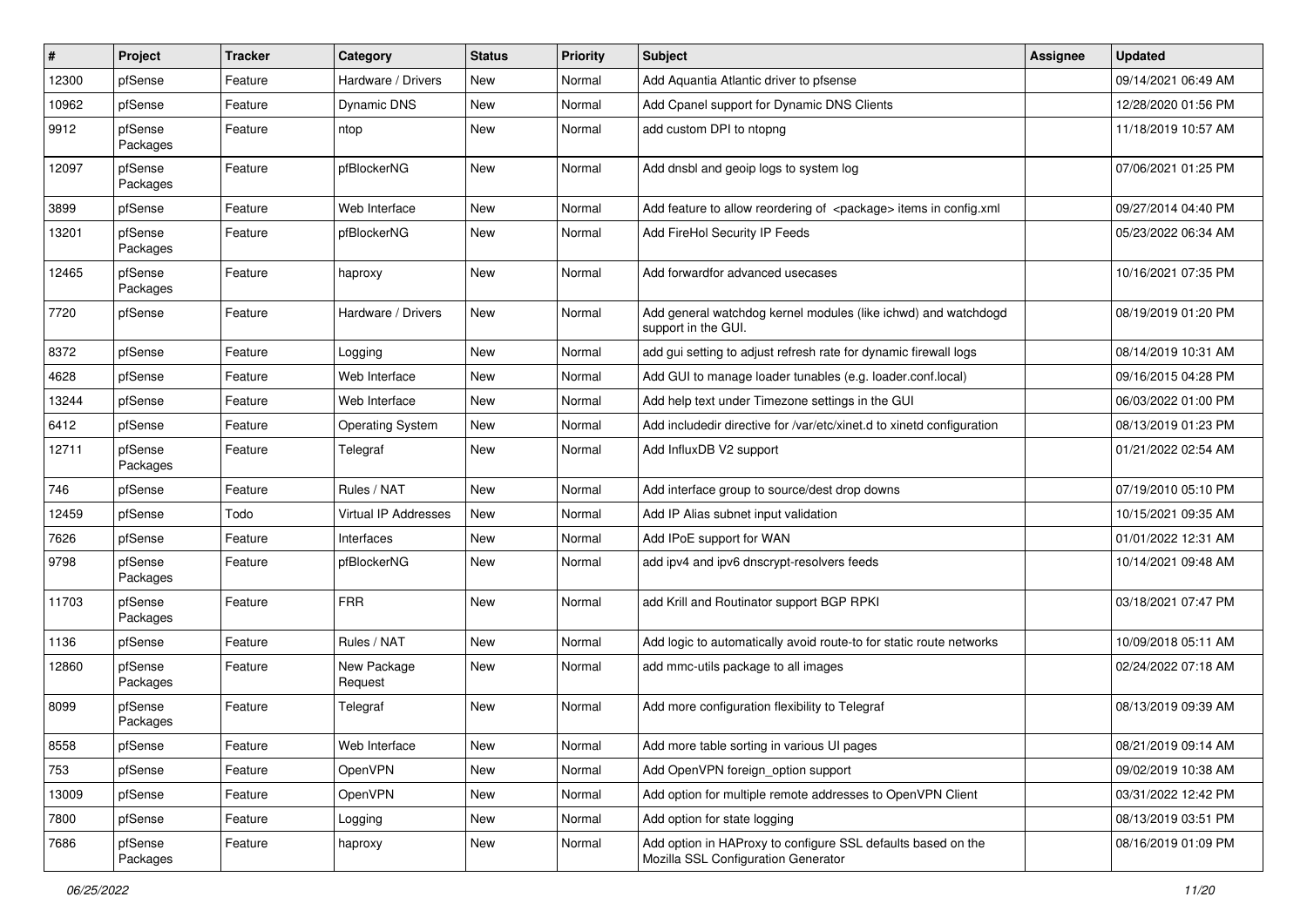| ∦     | Project             | <b>Tracker</b> | Category               | <b>Status</b>                 | <b>Priority</b> | <b>Subject</b>                                                                            | <b>Assignee</b> | <b>Updated</b>      |
|-------|---------------------|----------------|------------------------|-------------------------------|-----------------|-------------------------------------------------------------------------------------------|-----------------|---------------------|
| 11056 | pfSense             | Feature        | Interfaces             | New                           | Normal          | Add option to disable flow-control on interfaces in GUI                                   |                 | 11/11/2020 04:41 PM |
| 4098  | pfSense             | Feature        | Authentication         | <b>New</b>                    | Normal          | Add option to force a password change on login                                            |                 | 08/21/2019 10:31 AM |
| 12329 | pfSense<br>Packages | Feature        | Avahi                  | New                           | Normal          | Add optional floating firewall rules for IPv4 and IPv6                                    |                 | 02/09/2022 04:43 PM |
| 8330  | pfSense             | Feature        | DHCP (IPv4)            | New                           | Normal          | add options for ddns-local-address statements                                             |                 | 04/27/2021 12:31 PM |
| 3882  | pfSense             | Feature        | Web Interface          | New                           | Normal          | Add OUI database to the base system, remove dependency on<br>nmap                         |                 | 03/08/2018 06:44 PM |
| 10547 | pfSense<br>Packages | Feature        | New Package<br>Request | New                           | Normal          | Add package addrwatch. Addrwatch is like arpwatch but works with<br>ipv4 and ipv6         |                 | 05/11/2020 09:20 AM |
| 9315  | pfSense<br>Packages | Feature        | New Package<br>Request | New                           | Normal          | Add Package: dnscrypt-proxy                                                               |                 | 03/05/2021 02:38 AM |
| 2771  | pfSense             | Feature        | Rules / NAT            | <b>New</b>                    | Normal          | Add packet tracing simulator                                                              |                 | 08/13/2019 12:24 PM |
| 10839 | pfSense             | Feature        | Traffic Shaper (ALTQ)  | New                           | Normal          | Add popular messengers to the Traffic Shaper Wizard                                       |                 | 08/18/2020 10:07 AM |
| 5360  | pfSense             | Feature        | UPnP/NAT-PMP           | New                           | Normal          | Add possibility to configure independent "UPnP & NAT-PMP"<br>instances                    |                 | 10/31/2015 04:25 AM |
| 8216  | pfSense<br>Packages | Feature        | Telegraf               | New                           | Normal          | Add prometheus output for telegraf                                                        |                 | 09/09/2020 05:33 AM |
| 9060  | pfSense             | Feature        | Logging                | New                           | Normal          | add rule name filtering field for firewall log viewer                                     |                 | 08/14/2019 12:38 PM |
| 4997  | pfSense             | Feature        | Rules / NAT            | New                           | Normal          | Add setting option to choose default log action for new firewall rules                    |                 | 08/20/2019 03:29 PM |
| 9044  | pfSense<br>Packages | Feature        | New Package<br>Request | New                           | Normal          | Add SoftEther                                                                             |                 | 11/02/2019 10:51 AM |
| 9222  | pfSense             | Feature        | Authentication         | New                           | Normal          | Add sshguard log when release an IP                                                       |                 | 08/14/2019 01:00 PM |
| 13058 | pfSense             | Todo           | Rules / NAT            | New                           | Normal          | Add static routes and directly connected networks back to policy<br>route negation rules  |                 | 04/13/2022 08:05 AM |
| 5525  | pfSense             | Feature        | OpenVPN                | New                           | Normal          | Add static routes for OpenVPN client remote peer addresses when<br>using non-default WANs |                 | 11/25/2015 08:44 AM |
| 12507 | pfSense<br>Packages | <b>Bug</b>     | softflowd              | <b>Pull Request</b><br>Review | Normal          | Add support for bi-directional flows in softflowd                                         |                 | 11/11/2021 03:53 AM |
| 13296 | pfSense             | Feature        | DHCP (IPv6)            | New                           | Normal          | Add support for DHCP6 OPTION PD EXCLUDE (RFC 6603)                                        |                 | 06/24/2022 10:10 PM |
| 12286 | pfSense<br>Packages | Bug            | FreeRADIUS             | New                           | Normal          | Add support for ntlm auth in LDAP                                                         |                 | 08/20/2021 08:27 AM |
| 13260 | pfSense             | Feature        | Authentication         | New                           | Normal          | Add support for OpenVPN static-challenge                                                  |                 | 06/09/2022 02:04 PM |
| 10600 | pfSense<br>Packages | Feature        | pfBlockerNG            | New                           | Normal          | Add support for pfBlockerNG "Action list" feature                                         |                 | 08/10/2020 02:39 AM |
| 11931 | pfSense<br>Packages | Feature        | <b>ACME</b>            | New                           | Normal          | Add support for validating a domain's ownership via Google Cloud<br>Cloud DNS             |                 | 02/15/2022 03:18 AM |
| 9238  | pfSense<br>Packages | Feature        | New Package<br>Request | New                           | Normal          | Add support for Zerotier                                                                  |                 | 05/17/2021 01:58 PM |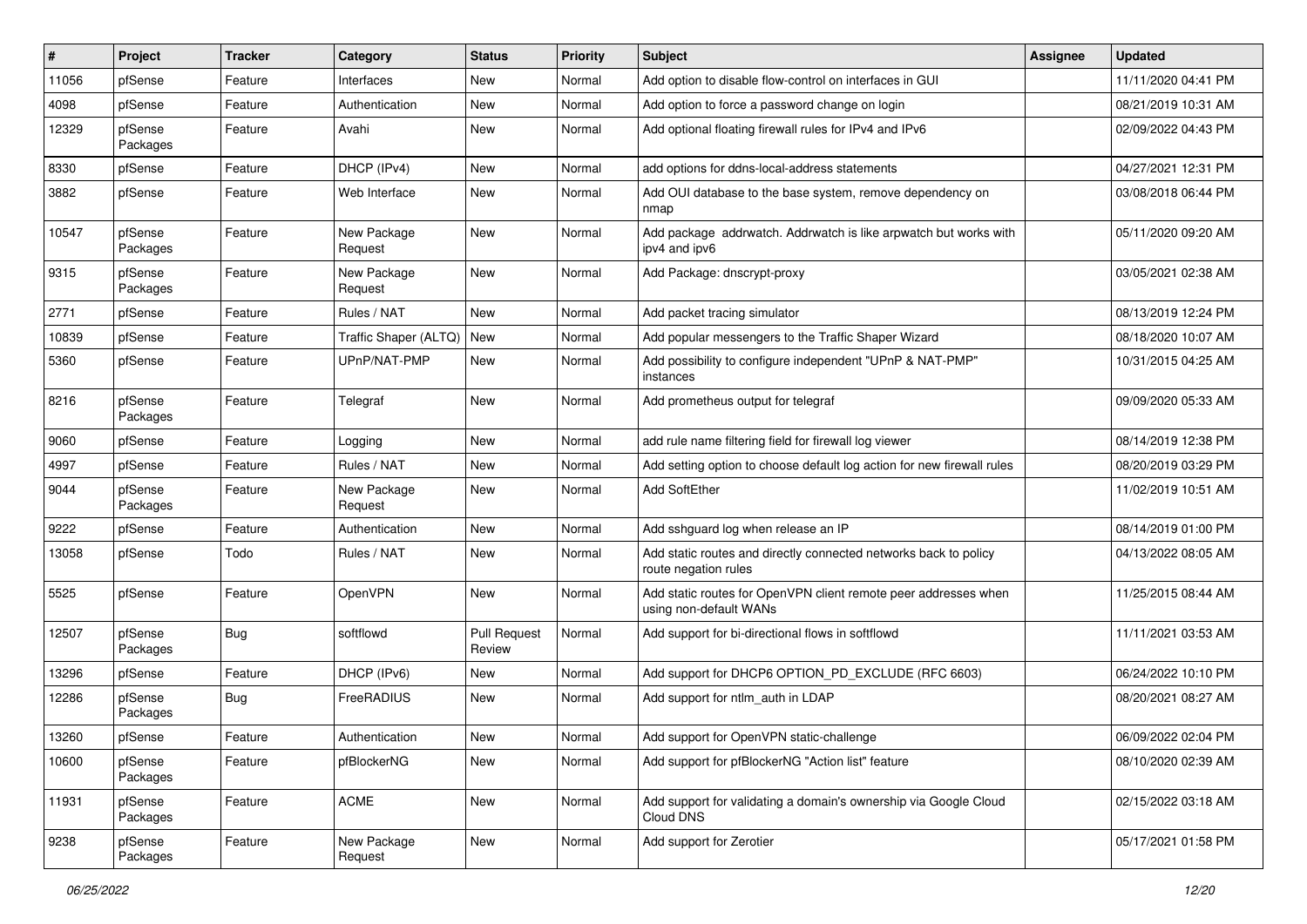| #     | Project             | <b>Tracker</b> | Category                 | <b>Status</b> | <b>Priority</b> | <b>Subject</b>                                                                                                   | <b>Assignee</b> | <b>Updated</b>      |
|-------|---------------------|----------------|--------------------------|---------------|-----------------|------------------------------------------------------------------------------------------------------------------|-----------------|---------------------|
| 12139 | pfSense             | Feature        | <b>DNS Forwarder</b>     | New           | Normal          | Add support in for specifying a DNSMASQ configuration file                                                       |                 | 07/16/2021 09:45 PM |
| 10223 | pfSense             | Feature        | Interfaces               | <b>New</b>    | Normal          | Add the ability to create additional loopback interfaces                                                         |                 | 12/15/2020 04:35 PM |
| 7922  | pfSense             | Feature        | Rules / NAT              | New           | Normal          | Add the option to select the ISP IPv6 Delegated Prefix as a<br>destination in firewall rules                     |                 | 10/10/2017 06:36 PM |
| 12882 | pfSense<br>Packages | Feature        | pfBlockerNG              | Feedback      | Normal          | Add the option to specify CURLOPT_INTERFACE in pfBlockerNG<br>IPv4/IPv6 lists                                    |                 | 03/24/2022 11:16 AM |
| 12676 | pfSense             | Feature        | Rules / NAT              | New           | Normal          | Add the Tagged option on the Port Forward rules edit page                                                        |                 | 01/11/2022 05:52 AM |
| 10514 | pfSense             | Feature        | Web Interface            | <b>New</b>    | Normal          | Add to every page an unparsed Notes field for administrative<br>reference                                        |                 | 04/30/2020 06:32 PM |
| 9800  | pfSense             | Feature        | Hardware / Drivers       | <b>New</b>    | Normal          | Add toggle for net.isr.dispatch=deferred in GUI                                                                  |                 | 09/29/2019 06:18 AM |
| 9591  | pfSense             | Feature        | Rules / NAT              | New           | Normal          | Add under firewall rules a search box                                                                            |                 | 08/14/2019 02:39 PM |
| 7852  | pfSense             | Feature        | <b>DNS Resolver</b>      | <b>New</b>    | Normal          | Add views support to Unbound GUI                                                                                 |                 | 09/11/2017 12:26 PM |
| 12905 | pfSense             | <b>Bug</b>     | Web Interface            | <b>New</b>    | Normal          | Add VLAN Re-assignment to Import Interface Mismatch Wizard                                                       |                 | 03/07/2022 08:05 AM |
| 11732 | pfSense Plus        | Feature        | Hardware / Drivers       | New           | Normal          | Add VXLAN Support to pfSense Plus                                                                                |                 | 03/15/2022 02:35 AM |
| 11280 | pfSense             | Todo           | <b>WireGuard</b>         | New           | Normal          | Add WireGuard to ALTQ list                                                                                       |                 | 04/27/2021 12:32 PM |
| 12859 | pfSense<br>Packages | Feature        | Zabbix                   | <b>New</b>    | Normal          | Add Zabbix 6.0 LTS (agent and proxy) packages                                                                    |                 | 02/23/2022 07:11 AM |
| 11410 | pfSense<br>Packages | Feature        | New Package<br>Request   | <b>New</b>    | Normal          | adding bpytop (former Bashtop)                                                                                   |                 | 07/26/2021 12:33 PM |
| 6517  | pfSense             | Bug            | <b>IPsec</b>             | Confirmed     | Normal          | Adding mobile IPsec phase 2 entries requires restart of strongswan                                               |                 | 06/21/2016 11:04 PM |
| 12658 | pfSense<br>Packages | Feature        | darkstat                 | New           | Normal          | Adding prometheus metrics to darkstat                                                                            |                 | 05/27/2022 09:44 PM |
| 4899  | pfSense             | Feature        | DHCP (IPv4)              | <b>New</b>    | Normal          | Additional BOOTP/DHCP Options should allow a force option                                                        |                 | 01/02/2018 02:24 PM |
| 790   | pfSense             | Feature        | <b>Operating System</b>  | <b>New</b>    | Normal          | Advanced options for dnsclient (resolv.conf)                                                                     |                 | 04/21/2022 12:39 PM |
| 13074 | pfSense Plus        | <b>Bug</b>     | Cryptographic<br>Modules | New           | Normal          | AES-GCM with SafeXcel on Netgate 2100 causes MBUF overload                                                       |                 | 06/12/2022 11:14 AM |
| 9654  | pfSense             | Bug            | <b>DNS Resolver</b>      | <b>New</b>    | Normal          | After reboot, the DNS resolver must be restarted before it will<br>advertise the ipv6 DNS address of the router. |                 | 11/20/2020 03:12 AM |
| 12708 | pfSense             | Bug            | Aliases / Tables         | <b>New</b>    | Normal          | alias with non resolving DNS entry breaks underlying pf table                                                    |                 | 02/20/2022 06:13 PM |
| 6457  | pfSense             | Feature        | Installer                | New           | Normal          | Allow ability to configure AWS EC2 AMI via userdata                                                              |                 | 09/21/2020 02:54 PM |
| 946   | pfSense             | Feature        | <b>IPsec</b>             | New           | Normal          | Allow aliases to be used to define IPsec phase 2 networks                                                        |                 | 04/21/2022 12:39 PM |
| 4989  | pfSense             | Feature        | <b>IPsec</b>             | New           | Normal          | Allow all valid strongswan remote gateway options in gui                                                         |                 | 08/20/2015 02:57 PM |
| 3862  | pfSense             | Feature        | <b>IGMP Proxy</b>        | New           | Normal          | Allow configuration of IGMP proxy's 'quickleave' parameter from the<br>web interface                             |                 | 04/05/2016 03:24 AM |
| 3552  | pfSense             | Feature        | <b>PPP</b> Interfaces    | New           | Normal          | Allow configuring link keep-alive value in PPP                                                                   |                 | 05/14/2014 10:26 AM |
| 12600 | pfSense             | Feature        | Aliases / Tables         | New           | Normal          | allow custom mask for a network alias created from a FQDN                                                        |                 | 12/15/2021 10:50 AM |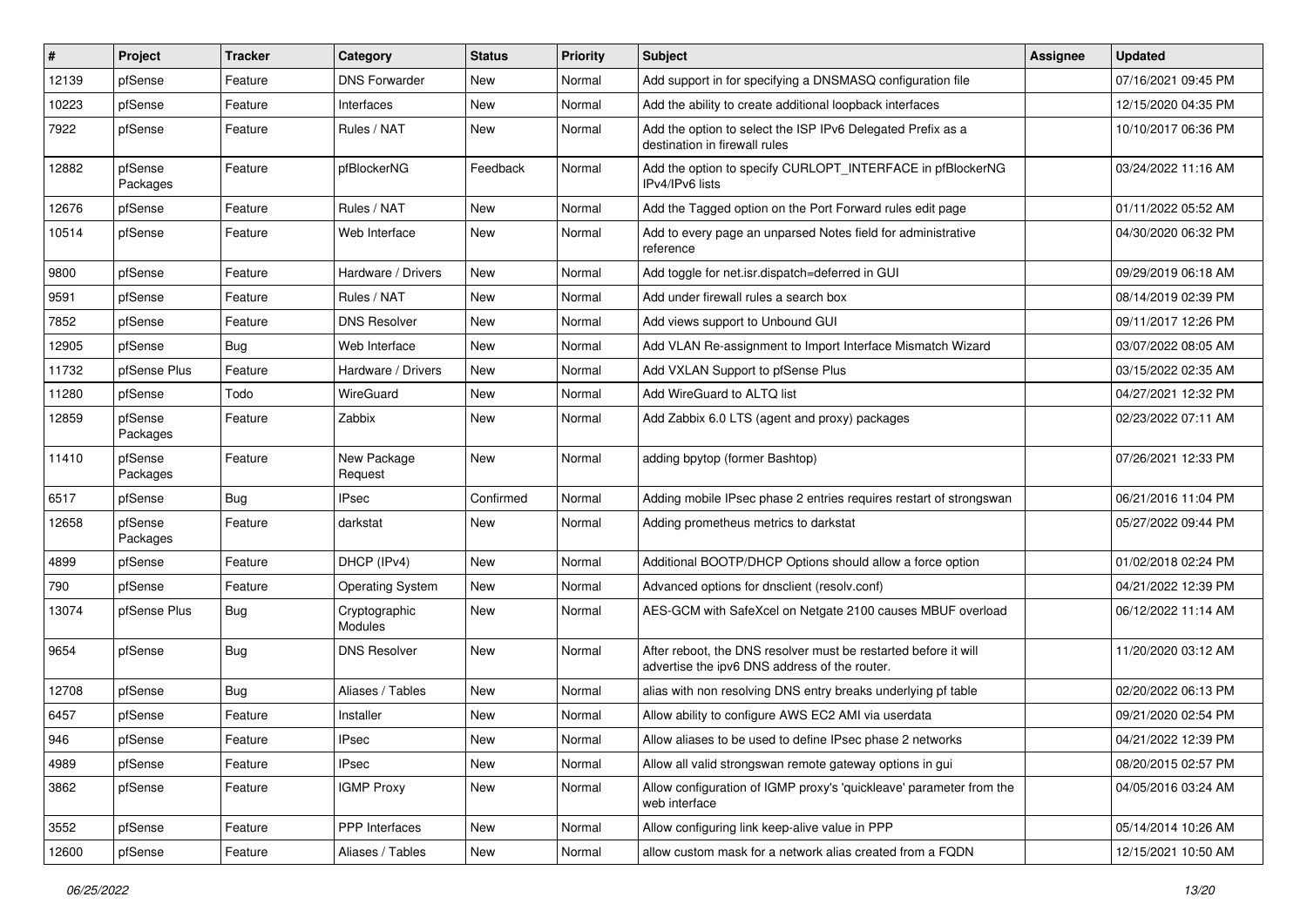| $\vert$ # | Project             | <b>Tracker</b> | Category                  | <b>Status</b> | <b>Priority</b> | Subject                                                                                                 | <b>Assignee</b> | <b>Updated</b>      |
|-----------|---------------------|----------------|---------------------------|---------------|-----------------|---------------------------------------------------------------------------------------------------------|-----------------|---------------------|
| 11927     | pfSense             | Feature        | DHCP (IPv4)               | Feedback      | Normal          | Allow DHCP not to serve a gateway - small fix                                                           |                 | 01/03/2022 04:17 PM |
| 6776      | pfSense             | Feature        | Rules / NAT               | <b>New</b>    | Normal          | Allow disabling of "filter rule association" by default                                                 |                 | 08/17/2021 10:56 AM |
| 9063      | pfSense             | Feature        | Dynamic DNS               | New           | Normal          | Allow dynamic DNS client entry to specify which Check IP service to<br>use                              |                 | 10/24/2018 11:53 AM |
| 3623      | pfSense             | Feature        | Package System            | <b>New</b>    | Normal          | Allow each package to choose if it is restarted on interface events                                     |                 | 04/26/2014 01:00 PM |
| 5825      | pfSense             | Feature        | Authentication            | New           | Normal          | Allow EAP-RADIUS for authentication servers                                                             |                 | 08/21/2019 10:32 AM |
| 4501      | pfSense             | Feature        | Notifications             | New           | Normal          | Allow email report to send multiple destination                                                         |                 | 02/06/2016 04:07 AM |
| 7691      | pfSense<br>Packages | Feature        | Squid                     | <b>New</b>    | Normal          | Allow for custom icap services for squid                                                                |                 | 08/24/2017 03:16 AM |
| 5629      | pfSense             | Bug            | <b>IPsec</b>              | New           | Normal          | Allow for IPsec configuration using certs without a CA                                                  |                 | 12/31/2021 05:21 PM |
| 8769      | pfSense<br>Packages | Feature        | FreeRADIUS                | New           | Normal          | Allow FreeRADIUS users to change their own Passwords and Pins                                           |                 | 10/11/2018 11:34 AM |
| 6796      | pfSense             | Feature        | Interfaces                | New           | Normal          | Allow hostnames as GRE and GIF endpoints                                                                |                 | 08/13/2019 02:35 PM |
| 7971      | pfSense             | Feature        | <b>Captive Portal</b>     | New           | Normal          | Allow import, export and synchronization of MACs under Captive<br>Portal service                        |                 | 10/19/2017 04:56 AM |
| 1268      | pfSense             | Feature        | Certificates              | <b>New</b>    | Normal          | Allow mass renewing of certs                                                                            |                 | 11/01/2019 03:17 PM |
| 6956      | pfSense             | Feature        | <b>Captive Portal</b>     | New           | Normal          | Allow more control over concurrent logins                                                               |                 | 11/23/2016 12:01 PM |
| 371       | pfSense             | Feature        | Rules / NAT               | New           | Normal          | Allow moving of bogon and RFC 1918 rules                                                                |                 | 02/06/2016 04:53 AM |
| 10890     | pfSense             | Feature        | Interfaces                | New           | Normal          | Allow multiple assigned interfaces to track status of a single switch<br>port                           |                 | 09/14/2020 07:20 AM |
| 6604      | pfSense             | Feature        | <b>NTPD</b>               | <b>New</b>    | Normal          | Allow NTP server list to be overridden by DHCP/PPP                                                      |                 | 08/13/2019 01:39 PM |
| 10841     | pfSense<br>Packages | Feature        | pfBlockerNG               | New           | Normal          | Allow per Source/VLAN/Network individual black&whitelists                                               |                 | 10/18/2020 07:42 AM |
| 2479      | pfSense             | Feature        | Dashboard                 | <b>New</b>    | Normal          | Allow reordering of the traffic graphs on the dashboard                                                 |                 | 06/08/2012 04:13 PM |
| 1935      | pfSense             | Feature        | Rules / NAT               | New           | Normal          | Allow rule with max-src-conn-* options to make conditional use of<br>'overload <virusprot>"</virusprot> |                 | 10/07/2011 09:31 AM |
| 8178      | pfSense             | Feature        | Package System            | <b>New</b>    | Normal          | Allow setting attributes for form elements in package XML                                               |                 | 12/09/2017 07:48 PM |
| 12077     | pfSense             | Feature        | Gateways                  | New           | Normal          | Allow stick-connections per gateway group                                                               |                 | 06/24/2021 08:45 AM |
| 10468     | pfSense             | Feature        | Web Interface             | New           | Normal          | Allow to download log files from WebGUI                                                                 |                 | 04/17/2020 06:17 AM |
| 12473     | pfSense             | Feature        | <b>IPsec</b>              | New           | Normal          | Allow user adjustment of IPsec Keep Alive periodic checks                                               |                 | 12/22/2021 05:59 AM |
| 10843     | pfSense             | Feature        | Authentication            | New           | Normal          | Allow user manager settings to specify multiple authentication<br>servers                               |                 | 01/13/2022 07:22 AM |
| 8483      | pfSense             | Feature        | Traffic Shaper (ALTQ) New |               | Normal          | Allow user to choose order of Queues status                                                             |                 | 08/21/2019 09:12 AM |
| 11757     | pfSense             | Feature        | <b>XMLRPC</b>             | New           | Normal          | Allow XMLRPC sync to bypass default auth server in favor of local<br>database                           |                 | 03/30/2021 03:18 PM |
| 12903     | pfSense             | Feature        | Notifications             | New           | Normal          | alternative authentication methods for email notifications?                                             |                 | 03/07/2022 07:52 AM |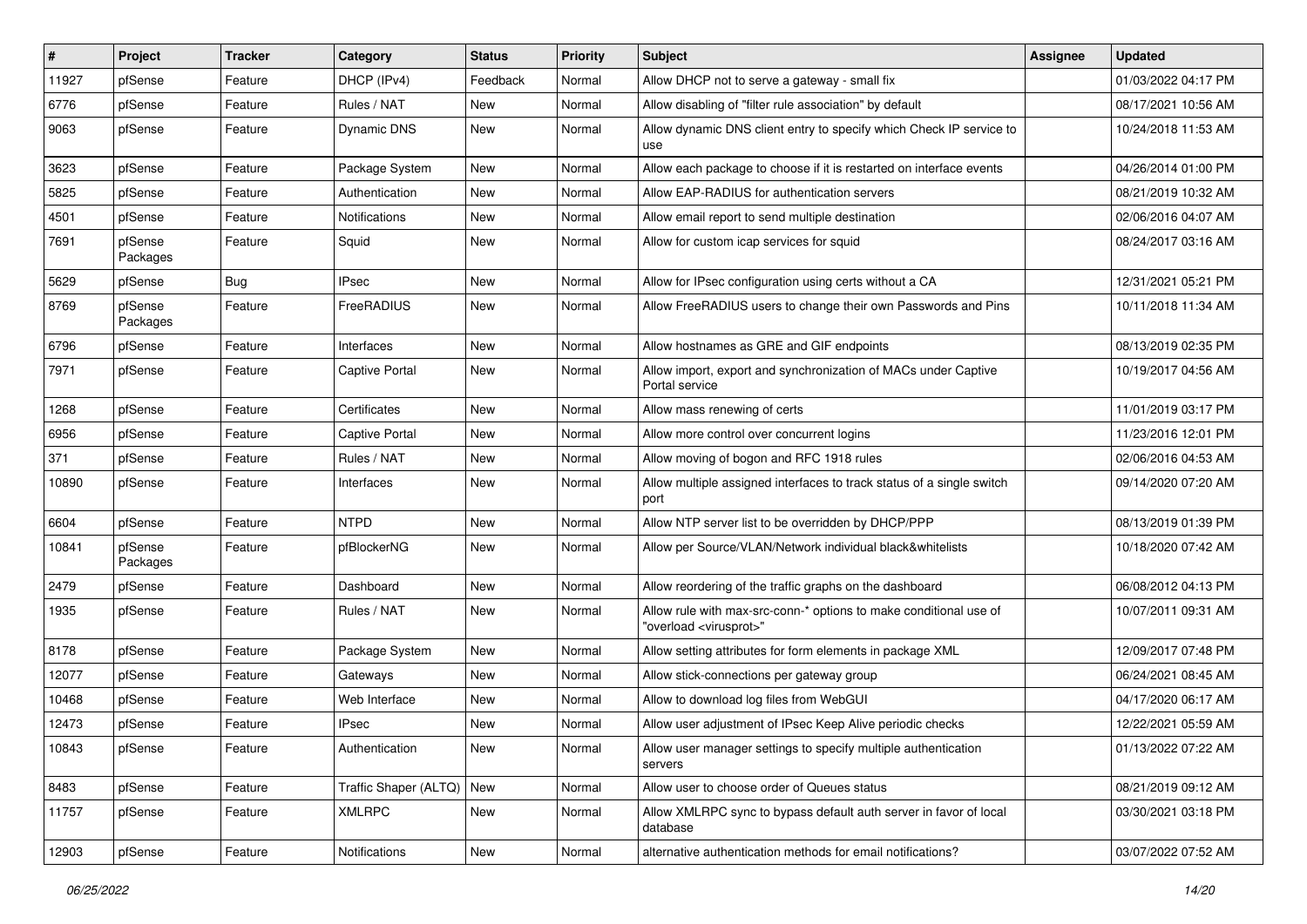| #     | Project             | <b>Tracker</b> | Category                | <b>Status</b> | Priority | <b>Subject</b>                                                                                  | Assignee | <b>Updated</b>      |
|-------|---------------------|----------------|-------------------------|---------------|----------|-------------------------------------------------------------------------------------------------|----------|---------------------|
| 10765 | pfSense             | <b>Bug</b>     | Authentication          | <b>New</b>    | Normal   | Ampersands in Idap extended query are escaped twice                                             |          | 09/02/2020 07:55 AM |
| 10845 | pfSense<br>Packages | <b>Bug</b>     | apcupsd                 | <b>New</b>    | Normal   | apcupsd doesn't stop when not enabled                                                           |          | 08/24/2020 10:16 AM |
| 9676  | pfSense<br>Packages | <b>Bug</b>     | pfBlockerNG             | <b>New</b>    | Normal   | AS lookup fails                                                                                 |          | 12/26/2019 12:17 AM |
| 7757  | pfSense             | Bug            | Backup / Restore        | <b>New</b>    | Normal   | Auto Config Backup fails to upload unless Default Gateway is up                                 |          | 08/16/2019 12:47 PM |
| 12553 | pfSense             | Feature        | Backup / Restore        | <b>New</b>    | Normal   | Auto Config Backup: Allow selecting multiple backups for deletion                               |          | 02/22/2022 04:27 AM |
| 7602  | pfSense             | Feature        | <b>Operating System</b> | <b>New</b>    | Normal   | Auto-Create bootable USB for recovery                                                           |          | 08/13/2019 09:50 AM |
| 9775  | pfSense             | Feature        | Backup / Restore        | <b>New</b>    | Normal   | AutoConfigBackup - Rolling per day/hour cap on changes, retention<br>policy                     |          | 09/20/2019 09:19 AM |
| 4681  | pfSense             | Feature        | Backup / Restore        | <b>New</b>    | Normal   | AutoConfigBackup make a way to easily download a saved backup                                   |          | 08/16/2019 12:46 PM |
| 3053  | pfSense             | Feature        | <b>Captive Portal</b>   | <b>New</b>    | Normal   | Automatically add DHCP static addresses to CP passthru-mac                                      |          | 06/21/2013 11:54 AM |
| 2443  | pfSense             | Feature        | <b>PPP</b> Interfaces   | New           | Normal   | Automatically start 3G usb interfaces upon plugin                                               |          | 05/20/2012 05:37 PM |
| 9495  | pfSense<br>Packages | <b>Bug</b>     | AWS VPC                 | <b>New</b>    | Normal   | AWS VPC VPN wizard produces incorrect config (SHA256 should<br>be SHA1)                         |          | 08/19/2019 02:45 PM |
| 9497  | pfSense<br>Packages | Bug            | AWS VPC                 | New           | Normal   | AWS VPN Wizard: WebGUI times out.                                                               |          | 11/13/2019 10:07 AM |
| 10000 | pfSense             | Bug            | <b>Dynamic DNS</b>      | <b>New</b>    | Normal   | Azure Dynamic DNS A and AAAA Records for Apex Zone                                              |          | 03/31/2020 09:03 AM |
| 13187 | pfSense             | Documentation  | Upgrade                 | <b>New</b>    | Normal   | Azure Frequently asked questions                                                                |          | 05/20/2022 06:52 AM |
| 11110 | pfSense             | Bug            | Backup / Restore        | <b>New</b>    | Normal   | Backup file should be checked before restoring a specific area                                  |          | 12/05/2020 02:50 PM |
| 286   | pfSense             | Feature        | Backup / Restore        | <b>New</b>    | Normal   | Backup/restore users individually                                                               |          | 01/09/2021 03:48 PM |
| 12504 | pfSense             | <b>Bug</b>     | Interfaces              | <b>New</b>    | Normal   | BCM57412 NetXtreme-E 10Gb RDMA Ethernet controller issue                                        |          | 11/05/2021 04:51 AM |
| 13256 | pfSense             | Feature        | DHCP (IPv4)             | New           | Normal   | Better handling of duplicate IPs in static DHCP assignments                                     |          | 06/11/2022 04:51 PM |
| 10445 | pfSense<br>Packages | <b>Bug</b>     | <b>BIND</b>             | Feedback      | Normal   | BIND crashed when added RPZ. rpz is not a master or slave zone.                                 |          | 04/21/2022 12:40 PM |
| 11634 | pfSense<br>Packages | Regression     | <b>BIND</b>             | New           | Normal   | bind hangs when pfsense is reconnecting as an openypn client to a<br>TUN openvpn server         |          | 03/14/2021 07:23 AM |
| 8197  | pfSense<br>Packages | <b>Bug</b>     | <b>BIND</b>             | <b>New</b>    | Normal   | BIND UI fails to properly update zone with inline DNSSEC signing<br>enabled                     |          | 02/18/2019 05:23 PM |
| 10330 | pfSense<br>Packages | <b>Bug</b>     | <b>BIND</b>             | Feedback      | Normal   | BIND zone configuration displays wrong DS resource record with<br>inline DNSSEC signing enabled |          | 04/21/2022 12:40 PM |
| 11742 | pfSense<br>Packages | <b>Bug</b>     | Suricata                | <b>New</b>    | Normal   | Blocking / Unblocking is not working correctly.                                                 |          | 09/01/2021 11:08 AM |
| 10936 | pfSense<br>Packages | <b>Bug</b>     | haproxy                 | Feedback      | Normal   | both haproxy/haproxy-devel non-existent option lb-agent-chk                                     |          | 04/21/2022 12:40 PM |
| 7182  | pfSense             | Feature        | Dashboard               | New           | Normal   | Break up System Widget on the Dashboard                                                         |          | 08/21/2019 08:59 AM |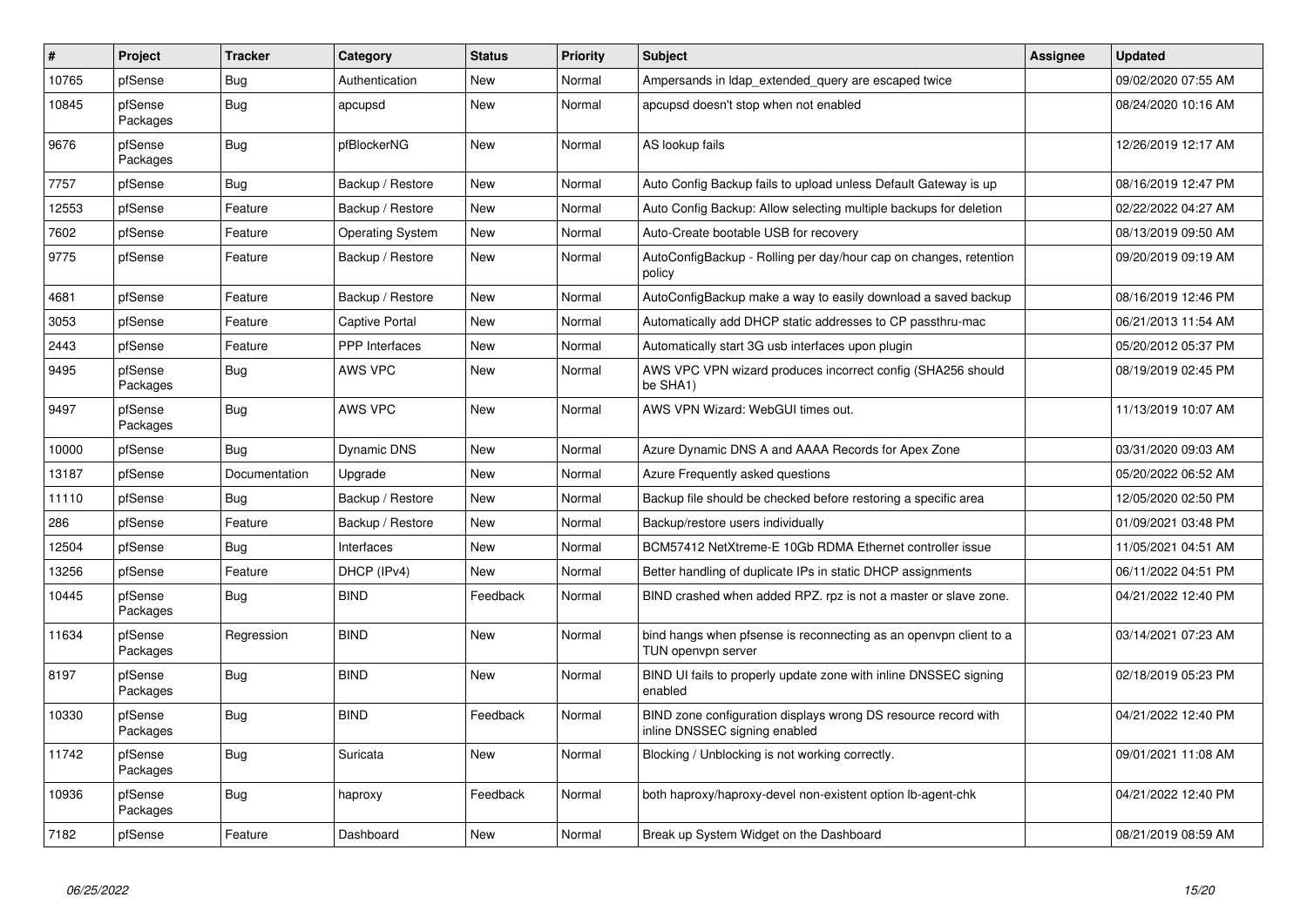| #     | Project             | <b>Tracker</b> | Category                    | <b>Status</b>                 | <b>Priority</b> | Subject                                                                                                                 | Assignee | <b>Updated</b>      |
|-------|---------------------|----------------|-----------------------------|-------------------------------|-----------------|-------------------------------------------------------------------------------------------------------------------------|----------|---------------------|
| 6580  | pfSense             | <b>Bug</b>     | <b>Operating System</b>     | Confirmed                     | Normal          | Bridge with down member interface sends ICMP unreachables<br>where it shouldn't                                         |          | 07/05/2016 05:40 PM |
| 11139 | pfSense             | Documentation  | Interfaces                  | <b>New</b>                    | Normal          | <b>Bridges and VLANs</b>                                                                                                |          | 12/07/2020 12:32 PM |
| 11890 | pfSense<br>Packages | Feature        | New Package<br>Request      | New                           | Normal          | Browser-based "clientless" VPN                                                                                          |          | 05/05/2021 07:26 AM |
| 13301 | pfSense             | Bug            | <b>IPsec</b>                | <b>Pull Request</b><br>Review | Normal          | Bug #13239 = $(?)$ = #12645 appease not fixed - ipv6 based ipsec<br>vpn tunnel bug found with fqdn remote host          |          | 06/25/2022 05:41 AM |
| 11925 | pfSense             | <b>Bug</b>     | OpenVPN                     | <b>New</b>                    | Normal          | Calling-Station-Id always set to WAN IP                                                                                 |          | 05/14/2021 09:27 AM |
| 4707  | pfSense             | Feature        | Rules / NAT                 | <b>New</b>                    | Normal          | Can't override block port 0 rules in filter.inc                                                                         |          | 08/13/2019 12:53 PM |
| 1620  | pfSense<br>Packages | Bug            | Squid                       | New                           | Normal          | Can't use transparent proxy when using bridge.                                                                          |          | 10/07/2021 04:19 AM |
| 12542 | pfSense             | Bug            | Virtual IP Addresses        | New                           | Normal          | Cannot assign a same IPv6 Link-Local address to different<br>interfaces                                                 |          | 11/25/2021 01:41 AM |
| 8263  | pfSense             | Bug            | Traffic Shaper (ALTQ)   New |                               | Normal          | Cannot create a nonlinear 'Link Share' service curve because of:<br>"the sum of the child bandwidth higher than parent" |          | 11/05/2020 07:31 AM |
| 8614  | pfSense             | Bug            | DHCP (IPv4)                 | <b>New</b>                    | Normal          | Cannot remove Additional BOOTP/DHCP Options                                                                             |          | 08/21/2019 09:15 AM |
| 12737 | pfSense             | Bug            | Certificates                | <b>New</b>                    | Normal          | CApath is not defined by default in curl                                                                                |          | 05/17/2022 02:30 PM |
| 7403  | pfSense<br>Packages | Bug            | FreeRADIUS                  | New                           | Normal          | Captive Portal + freeradius2 + MySQL problems with German<br>Umlaut                                                     |          | 03/17/2017 09:12 AM |
| 11189 | pfSense             | Feature        | <b>Captive Portal</b>       | <b>New</b>                    | Normal          | Captive Portal - Tarpit option                                                                                          |          | 12/23/2020 06:44 PM |
| 2963  | pfSense             | Feature        | <b>Captive Portal</b>       | <b>New</b>                    | Normal          | Captive Portal MAC authentication request                                                                               |          | 08/22/2017 09:09 PM |
| 9627  | pfSense             | Feature        | <b>Captive Portal</b>       | New                           | Normal          | Captive Portal only shows authenticated users                                                                           |          | 08/14/2019 02:48 PM |
| 12357 | pfSense             | Bug            | <b>Captive Portal</b>       | New                           | Normal          | Captive Portal popup Logout button loads full login page in popup<br>when clicked                                       |          | 10/27/2021 12:10 PM |
| 2573  | pfSense             | Feature        | <b>Captive Portal</b>       | New                           | Normal          | Captive Portal support of RADIUS POD (Packet of Disconnect)                                                             |          | 10/17/2016 03:14 AM |
| 2025  | pfSense             | Feature        | <b>Captive Portal</b>       | New                           | Normal          | Captive Portal: Easy accessible Logout page instead of Logout<br>pop-up window                                          |          | 02/06/2016 04:59 AM |
| 8251  | pfSense<br>Packages | Bug            | FreeRADIUS                  | Feedback                      | Normal          | Captiveportal + FreeRadius "Last activity" resets to Session start                                                      |          | 08/13/2019 11:10 AM |
| 13222 | pfSense             | Bug            | UPnP/NAT-PMP                | <b>New</b>                    | Normal          | CARP IP does not listen for NAT-PMP packets                                                                             |          | 05/26/2022 02:28 PM |
| 12581 | pfSense             | Regression     | DHCP (IPv6)                 | New                           | Normal          | CARP IPv6 assigned address does not get advertised to endpoints<br>with RADV                                            |          | 12/16/2021 02:34 PM |
| 13063 | pfSense<br>Packages | Feature        | Cellular                    | <b>Pull Request</b><br>Review | Normal          | Cellular package shall support more modems and NMEA port                                                                |          | 05/06/2022 02:38 PM |
| 12382 | pfSense             | Regression     | OpenVPN                     | New                           | Normal          | Certificate Depth checking creates OpenVPN micro-outages every<br>time a user authenticates after 2.5.2 upgrade         |          | 01/17/2022 04:17 AM |
| 11203 | pfSense             | <b>Bug</b>     | Certificates                | New                           | Normal          | certificate manager very slow                                                                                           |          | 12/31/2020 11:57 AM |
| 10729 | pfSense             | <b>Bug</b>     | Package System              | New                           | Normal          | Certificate verification failed for pkg.freebsd.org                                                                     |          | 07/05/2020 01:12 AM |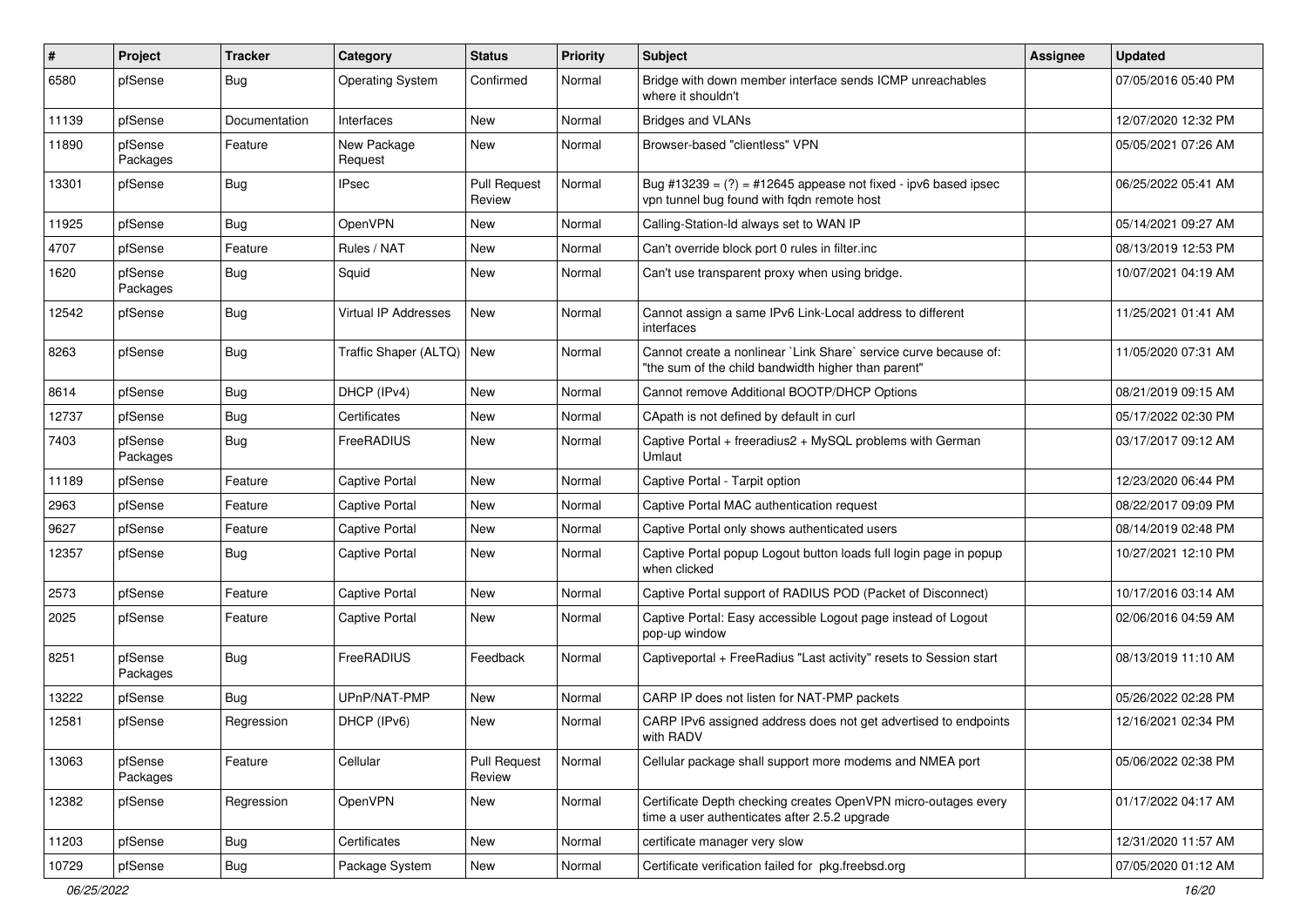| ∦     | Project             | <b>Tracker</b> | Category                     | <b>Status</b>                 | <b>Priority</b> | <b>Subject</b>                                                                                              | Assignee | <b>Updated</b>      |
|-------|---------------------|----------------|------------------------------|-------------------------------|-----------------|-------------------------------------------------------------------------------------------------------------|----------|---------------------|
| 12926 | pfSense             | Bug            | Interfaces                   | Feedback                      | Normal          | Changing LAGG type on CARP interfaces makes VIPs go to an "init"<br><b>State</b>                            |          | 03/10/2022 10:52 AM |
| 9916  | pfSense<br>Packages | Feature        | <b>BIND</b>                  | Feedback                      | Normal          | Check allow-transfer in custom option when the zone is slave                                                |          | 04/21/2022 12:40 PM |
| 5786  | pfSense             | Bug            | Web Interface                | <b>New</b>                    | Normal          | Check WebConfigurator port for conflicts                                                                    |          | 04/21/2022 12:39 PM |
| 11625 | pfSense             | Feature        | OpenVPN                      | <b>New</b>                    | Normal          | Cisco-AVPair aliases support                                                                                |          | 03/05/2021 12:35 AM |
| 13137 | pfSense<br>Packages | Feature        | pfBlockerNG                  | <b>New</b>                    | Normal          | ckuethe/doh-blocklist.txt add to DoH feeds                                                                  |          | 05/07/2022 02:39 AM |
| 13073 | pfSense<br>Packages | <b>Bug</b>     | Squid                        | <b>New</b>                    | Normal          | ClamAV - clamd dies with high CPU load and thus the C-ICAP of<br>squid-reverse proxy causes http:500 errors |          | 04/19/2022 05:38 AM |
| 12922 | pfSense             | <b>Bug</b>     | DHCP (IPv4)                  | <b>New</b>                    | Normal          | Classless static routes received on DHCP WAN can override chosen<br>default gateway                         |          | 03/28/2022 10:08 AM |
| 11363 | pfSense             | <b>Bug</b>     | Installer                    | <b>New</b>                    | Normal          | Clean Install 2.5.0 fails due to hardware incompability                                                     |          | 02/04/2021 11:06 AM |
| 12188 | pfSense<br>Packages | <b>Bug</b>     | OpenVPN Client<br>Export     | <b>New</b>                    | Normal          | client export breaks multi remote configurations                                                            |          | 10/02/2021 05:58 PM |
| 12877 | pfSense             | <b>Bug</b>     | Dynamic DNS                  | Feedback                      | Normal          | Cloudflare DynDNS fails to update more than two addresses                                                   |          | 05/29/2022 06:56 PM |
| 6470  | pfSense<br>Packages | Feature        | New Package<br>Request       | New                           | Normal          | <b>CloudFlare Integration Module</b>                                                                        |          | 08/13/2019 01:23 PM |
| 13268 | pfSense             | Todo           | Console Menu                 | Ready To Test   Normal        |                 | columns don't align nicely in console with medium-long interface<br>names                                   |          | 06/12/2022 10:32 PM |
| 7988  | pfSense             | Feature        | Web Interface                | <b>New</b>                    | Normal          | Compact Theme based on Compact-RED with the default theme<br>colors.                                        |          | 10/23/2017 05:34 AM |
| 6602  | pfSense             | Feature        | User Manager /<br>Privileges | <b>New</b>                    | Normal          | Config writes denied via "deny config write" permission should notify<br>as such                            |          | 08/20/2019 03:43 PM |
| 8279  | pfSense<br>Packages | Feature        | pfBlockerNG                  | <b>New</b>                    | Normal          | Consider adding a new option to the Rule Order                                                              |          | 08/20/2019 09:00 AM |
| 6022  | pfSense<br>Packages | Feature        | New Package<br>Request       | <b>New</b>                    | Normal          | Consider MLVPN for bonded VPN                                                                               |          | 01/30/2021 05:24 PM |
| 6960  | pfSense             | Feature        | DHCP (IPv4)                  | New                           | Normal          | Consider replacing ISC DHCP server with KEA DHCP                                                            |          | 09/24/2020 01:59 PM |
| 10404 | pfSense             | Feature        | <b>NTPD</b>                  | <b>New</b>                    | Normal          | Consider using chrony for NTP services                                                                      |          | 11/23/2021 06:59 PM |
| 10530 | pfSense             | Bug            | Upgrade                      | New                           | Normal          | Convert config version to be based on product version                                                       |          | 04/21/2022 12:39 PM |
| 11268 | pfSense             | <b>Bug</b>     | Web Interface                | <b>New</b>                    | Normal          | Cookie named 'id' prevents Edit form fields being set properly                                              |          | 09/03/2021 06:16 AM |
| 12258 | pfSense<br>Packages | <b>Bug</b>     | WireGuard                    | Feedback                      | Normal          | Copy key buttons only work in HTTPS mode                                                                    |          | 02/03/2022 04:57 AM |
| 12467 | pfSense             | Bug            | Captive Portal               | New                           | Normal          | CP error on client disconnect after reboot                                                                  |          | 10/17/2021 05:35 AM |
| 10462 | pfSense<br>Packages | Feature        | <b>LCDProc</b>               | <b>Pull Request</b><br>Review | Normal          | CPU Temp Screen                                                                                             |          | 11/29/2021 08:28 AM |
| 6215  | pfSense             | Feature        | Web Interface                | New                           | Normal          | Create consistent UI for admin access security                                                              |          | 04/20/2016 03:05 PM |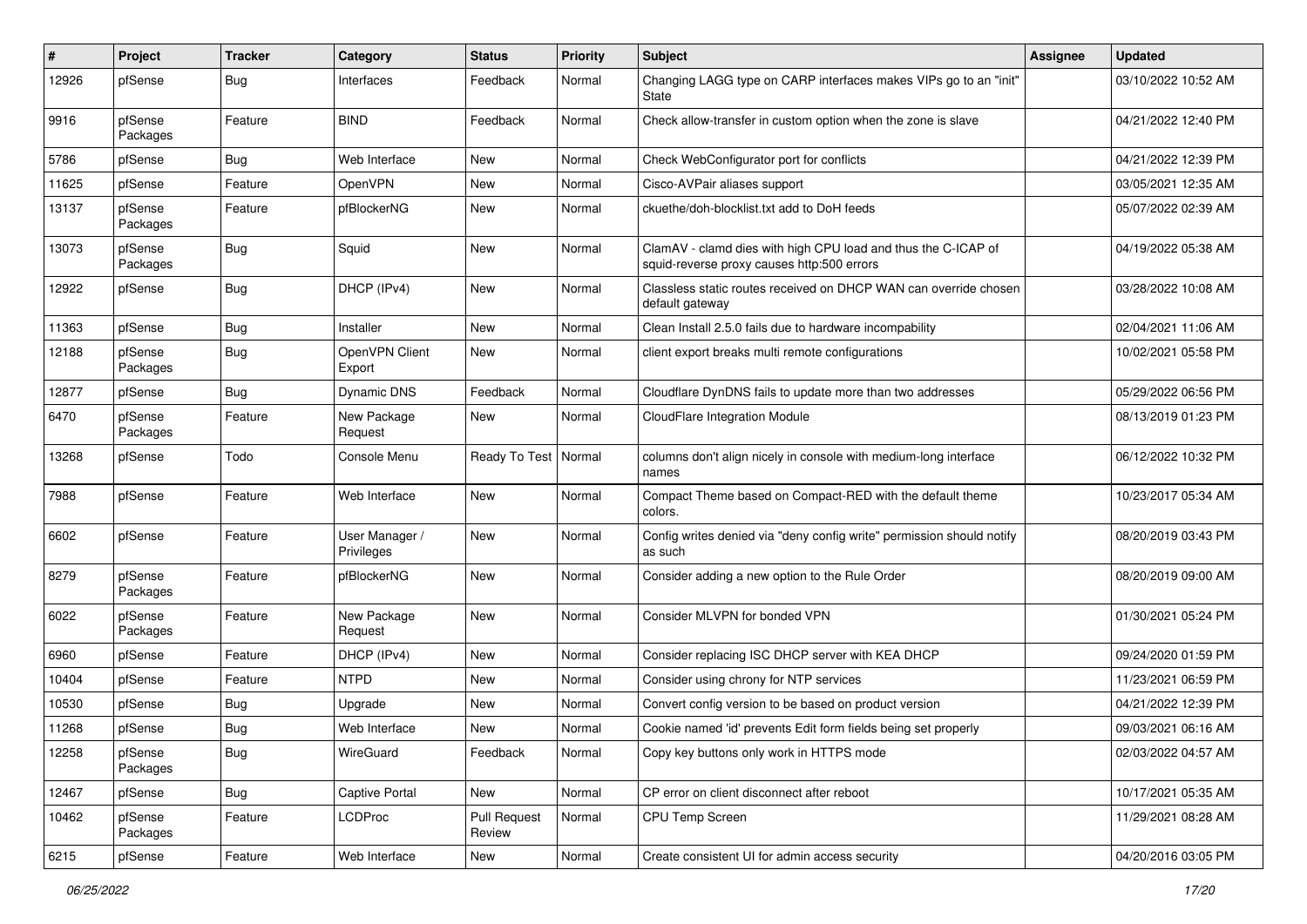| $\vert$ # | Project             | <b>Tracker</b> | Category                | <b>Status</b> | <b>Priority</b> | Subject                                                                                         | Assignee | <b>Updated</b>      |
|-----------|---------------------|----------------|-------------------------|---------------|-----------------|-------------------------------------------------------------------------------------------------|----------|---------------------|
| 4472      | pfSense             | Feature        | Build / Release         | New           | Normal          | Cryptographically sign every (sub-)release                                                      |          | 08/13/2019 12:53 PM |
| 6803      | pfSense             | Bug            | Web Interface           | <b>New</b>    | Normal          | CSRF timeout occurs when it (probably) shouldn't                                                |          | 11/03/2016 09:43 PM |
| 7943      | pfSense             | Bug            | Web Interface           | New           | Normal          | CSS Overflow Fix for Drop Down Menus in webConfigurator                                         |          | 11/21/2020 02:54 PM |
| 5619      | pfSense             | Feature        | <b>Operating System</b> | <b>New</b>    | Normal          | Curl with ARES support                                                                          |          | 08/13/2019 02:56 PM |
| 11573     | pfSense<br>Packages | Feature        | New Package<br>Request  | New           | Normal          | <b>Custom Commands</b>                                                                          |          | 03/16/2021 07:28 PM |
| 13200     | pfSense<br>Packages | Feature        | pfBlockerNG             | New           | Normal          | Custom DNS Servers for Alert settings                                                           |          | 05/23/2022 06:16 AM |
| 13044     | pfSense<br>Packages | Feature        | Mail report             | <b>New</b>    | Normal          | Customized reporting                                                                            |          | 04/11/2022 09:22 AM |
| 13198     | pfSense<br>Packages | Feature        | pfBlockerNG             | New           | Normal          | Dark Theme Styling issues - Alerts White bar                                                    |          | 05/23/2022 06:05 AM |
| 9677      | pfSense             | <b>Bug</b>     | Dashboard               | New           | Normal          | Dashboard hangs when widget needs data from a remote host which<br>is down                      |          | 08/13/2019 09:15 AM |
| 6614      | pfSense             | <b>Bug</b>     | Web Interface           | Confirmed     | Normal          | Dashboard high CPU usage                                                                        |          | 07/14/2016 03:04 PM |
| 12423     | pfSense<br>Packages | Bug            | pfBlockerNG             | Feedback      | Normal          | Dashboard shows "SQLite database missing, Force Reload DNSBL<br>to recover!"                    |          | 12/31/2021 01:06 PM |
| 10601     | pfSense<br>Packages | Bug            | Status Monitoring       | New           | Normal          | Dashboard->Traffic Graphs Scale is capped for outbound                                          |          | 05/29/2020 10:13 AM |
| 8406      | pfSense             | Bug            | <b>Dynamic DNS</b>      | <b>New</b>    | Normal          | DDNS IPV6 Cloudflare Client does not detect PPOE address                                        |          | 03/31/2018 11:56 AM |
| 3534      | pfSense             | Feature        | DHCP (IPv4)             | <b>New</b>    | Normal          | DDNS using arbitrary zone primary                                                               |          | 07/08/2014 11:40 AM |
| 11177     | pfSense             | Bug            | Dynamic DNS             | New           | Normal          | DDNSv6 not using Check IP Services                                                              |          | 12/21/2020 05:02 AM |
| 10160     | pfSense<br>Packages | Feature        | New Package<br>Request  | New           | Normal          | Dedicated Maxmind GeoIP package including license registration                                  |          | 01/03/2020 10:31 PM |
| 13195     | pfSense<br>Packages | Feature        | pfBlockerNG             | New           | Normal          | Dedicated website for Feed mangement - Community Driven                                         |          | 05/23/2022 05:22 AM |
| 12509     | pfSense             | <b>Bug</b>     | OpenVPN                 | New           | Normal          | Deffered authentication does not work with auth-gen-token<br>external-auth or pusk "auth-token" |          | 11/08/2021 04:01 AM |
| 8836      | pfSense<br>Packages | Feature        | FreeRADIUS              | New           | Normal          | Define Idap group vlan assignment in users file                                                 |          | 08/26/2018 07:53 AM |
| 12543     | pfSense             | <b>Bug</b>     | Web Interface           | Feedback      | Normal          | Deleteing a Outbound NAT rule gave me an empty rule and<br>displayed php error in UI.           |          | 02/14/2022 04:36 AM |
| 12451     | pfSense             | <b>Bug</b>     | Virtual IP Addresses    | New           | Normal          | deleteVIP() does not check RFC2136 Update Source                                                |          | 10/13/2021 10:06 AM |
| 10822     | pfSense             | <b>Bug</b>     | DHCP (IPv6)             | New           | Normal          | Deprecated IPv6 prefix won't be announced as deprecated to clients                              |          | 08/10/2020 09:23 AM |
| 11092     | pfSense<br>Packages | Feature        | pfBlockerNG             | New           | Normal          | Detecting DNS tunneling                                                                         |          | 11/21/2020 04:53 AM |
| 9384      | pfSense             | <b>Bug</b>     | Interfaces              | Confirmed     | Normal          | devd putting "\$" before variable contents when using single quotes                             |          | 04/21/2022 12:39 PM |
| 13273     | pfSense             | <b>Bug</b>     | DHCP (IPv4)             | New           | Normal          | dhclient can use conflicting recorded leases                                                    |          | 06/14/2022 11:07 AM |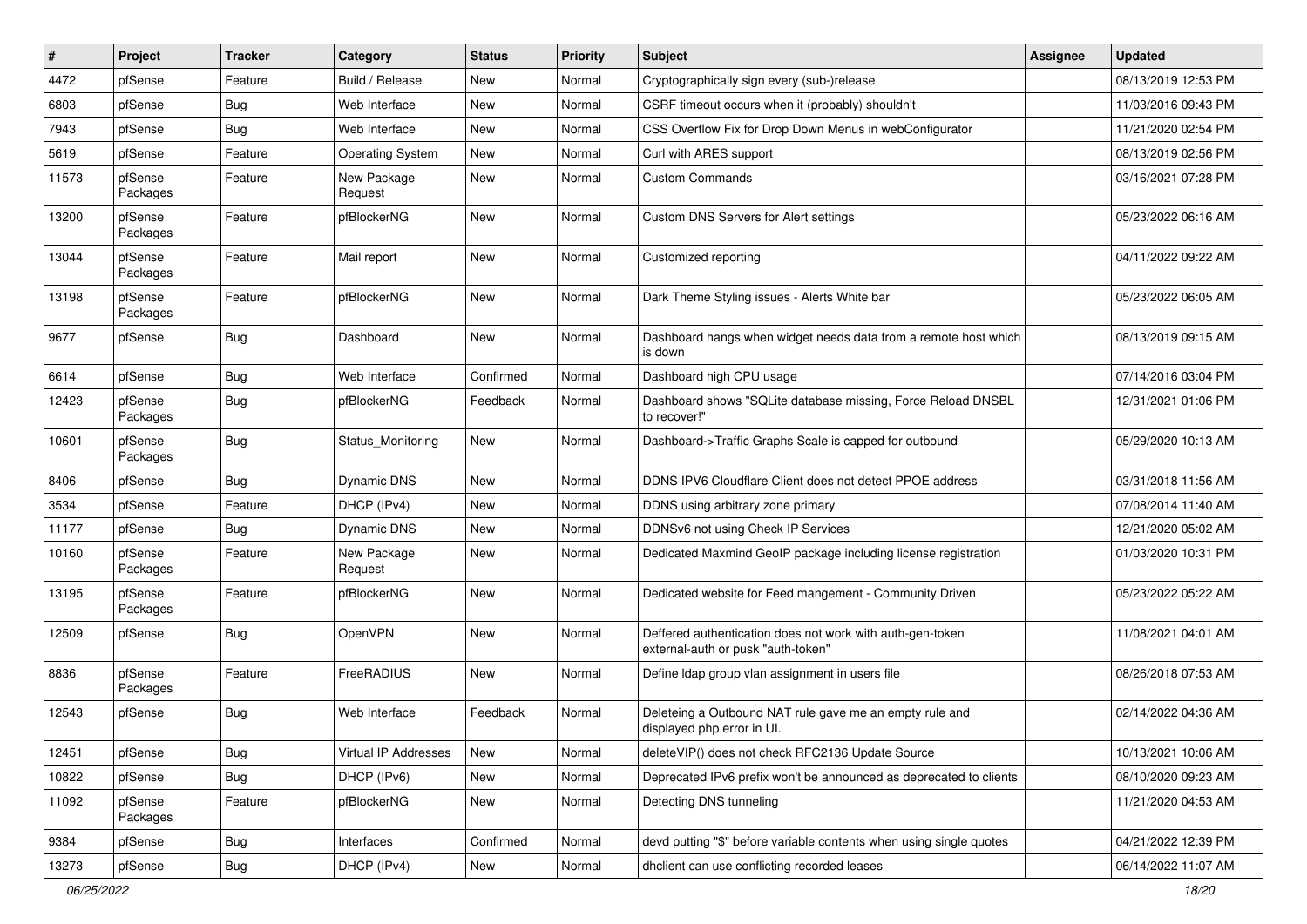| #     | Project             | <b>Tracker</b> | Category                            | <b>Status</b> | <b>Priority</b> | <b>Subject</b>                                                                                | <b>Assignee</b> | <b>Updated</b>      |
|-------|---------------------|----------------|-------------------------------------|---------------|-----------------|-----------------------------------------------------------------------------------------------|-----------------|---------------------|
| 6845  | pfSense             | Feature        | Interfaces                          | New           | Normal          | DHCP / DHCPv6 WAN client status page                                                          |                 | 08/19/2019 12:37 PM |
| 6362  | pfSense             | Bug            | DHCP (IPv4)                         | Confirmed     | Normal          | DHCP Client ID not used                                                                       |                 | 07/09/2021 06:30 AM |
| 8526  | pfSense             | <b>Bug</b>     | Interfaces                          | New           | Normal          | DHCP client ignores server replies when 802.1g tagging is used                                |                 | 08/14/2019 10:52 AM |
| 13279 | pfSense             | Bug            | Interfaces                          | New           | Normal          | DHCP config override affects Gateway installation.                                            |                 | 06/17/2022 07:25 AM |
| 10345 | pfSense             | Feature        | DHCP (IPv4)                         | New           | Normal          | DHCP lease distinction between online and offline                                             |                 | 03/16/2020 07:56 AM |
| 4680  | pfSense             | Bug            | <b>DHCP Relay</b>                   | New           | Normal          | DHCP relay does not work with DHCP server on other end of<br>OpenVPN tunnel                   |                 | 05/05/2015 06:55 PM |
| 12508 | pfSense             | <b>Bug</b>     | <b>DHCP Relay</b>                   | New           | Normal          | DHCP Relay over VPN                                                                           |                 | 11/06/2021 11:25 AM |
| 11149 | pfSense             | <b>Bug</b>     | <b>DHCP Relay</b>                   | New           | Normal          | DHCP relay won't start with DHCP server behind gateway                                        |                 | 03/22/2021 05:13 AM |
| 3404  | pfSense             | Bug            | DHCP (IPv4)                         | New           | Normal          | DHCP Server Fails to Start on Interfaces that are Slow to Come<br><b>Online During Boot</b>   |                 | 02/11/2014 05:09 PM |
| 12947 | pfSense             | <b>Bug</b>     | DHCP (IPv6)                         | <b>New</b>    | Normal          | DHCP6 client does not take any action if the interface IPv6 address<br>changes during renewal |                 | 06/19/2022 09:34 PM |
| 8173  | pfSense             | Feature        | Interfaces                          | New           | Normal          | dhcp6c - RAW Options                                                                          |                 | 05/29/2022 05:34 PM |
| 6691  | pfSense             | <b>Bug</b>     | DHCP (IPv6)                         | <b>New</b>    | Normal          | dhcp6c quits after only two tries if no response was received                                 |                 | 12/07/2020 04:25 PM |
| 13237 | pfSense             | <b>Bug</b>     | DHCP (IPv6)                         | New           | Normal          | dhcp6c script cannot be executed safely                                                       |                 | 06/01/2022 11:20 AM |
| 4061  | pfSense             | <b>Bug</b>     | DHCP (IPv4)                         | Confirmed     | Normal          | dhcpd doesn't send client-hostname to peer, breaking DHCP lease<br>registrations w/HA         |                 | 02/24/2017 08:58 PM |
| 2983  | pfSense             | Feature        | DHCP (IPv4)                         | <b>New</b>    | Normal          | DHCPD: Add vendor-class-identifier and MAC-OIDs                                               |                 | 05/29/2020 09:24 PM |
| 12959 | pfSense             | <b>Bug</b>     | DHCP (IPv4)                         | Feedback      | Normal          | dhoplease process wrongly update host file if client-hostname is<br>empty                     |                 | 03/28/2022 10:26 AM |
| 6051  | pfSense             | <b>Bug</b>     | DHCP (IPv6)                         | New           | Normal          | DHCPv6 Client Failure for additional WAN Address causes<br>2-seconds-service-restart-loop     |                 | 12/03/2020 01:08 AM |
| 10715 | pfSense             | <b>Bug</b>     | <b>DHCP Relay</b>                   | New           | Normal          | DHCPv6 relay always uses the "first" IPv6 address of an interface                             |                 | 06/29/2020 05:01 AM |
| 5950  | pfSense             | Feature        | DHCP (IPv6)                         | New           | Normal          | DHCPv6 Server support for PD of PD-obtained networks                                          |                 | 03/04/2016 03:04 AM |
| 12602 | pfSense             | Feature        | Dynamic DNS                         | New           | Normal          | DHCPv6 should allow DDNS Client updates for hosts                                             |                 | 12/15/2021 11:00 AM |
| 8435  | pfSense             | Bug            | Interfaces                          | <b>New</b>    | Normal          | DHCPv6 unusable in certain circumstances (US AT&T Fiber, etc.)                                |                 | 08/14/2019 10:52 AM |
| 1883  | pfSense             | Feature        | <b>Traffic Shaper</b><br>(Limiters) | New           | Normal          | Diag > Limiter Info presentation enhancement                                                  |                 | 08/20/2019 03:46 PM |
| 12791 | pfSense Docs        | New Content    | Diagnostics                         | New           | Normal          | Diagnostic Information for Support (pfSense)                                                  |                 | 02/13/2022 08:49 PM |
| 9343  | pfSense             | <b>Bug</b>     | DHCP (IPv4)                         | New           | Normal          | diag_arp.php times out with large DHCPD leases table                                          |                 | 08/14/2019 01:19 PM |
| 7590  | pfSense             | <b>Bug</b>     | Diagnostics                         | New           | Normal          | diag_edit do not save when nothing to sae (in directory browse view)                          |                 | 05/20/2017 05:04 PM |
| 7589  | pfSense             | <b>Bug</b>     | Diagnostics                         | New           | Normal          | diag edit.php old print info box                                                              |                 | 05/20/2017 05:02 PM |
| 8232  | pfSense<br>Packages | Feature        | haproxy                             | New           | Normal          | different ssl options based on the sni name                                                   |                 | 01/30/2019 10:36 AM |
| 7476  | pfSense             | Bug            | Logging                             | New           | Normal          | Dirty buffer used to build log messages?                                                      |                 | 04/17/2017 09:51 PM |